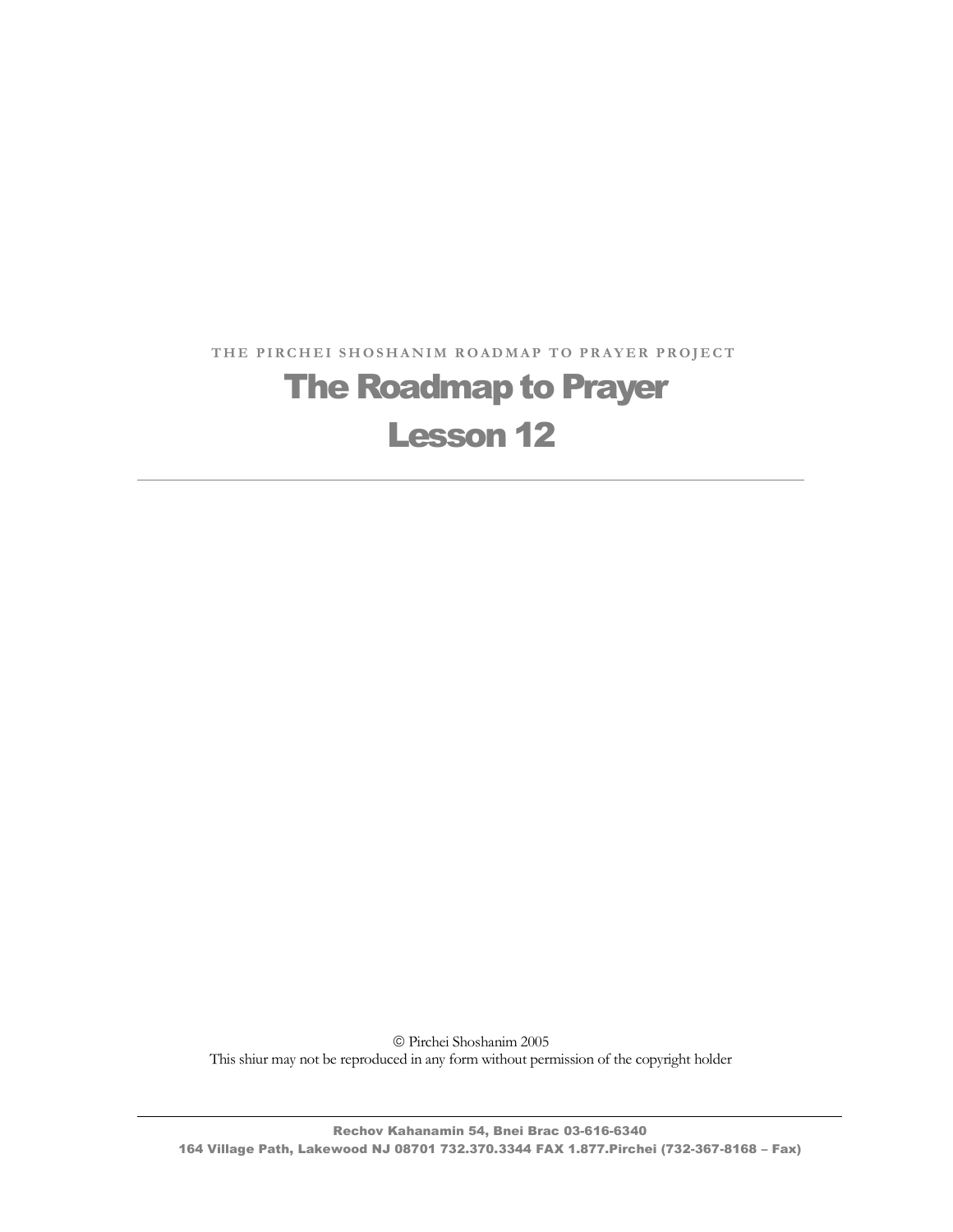# Lesson 12

# The 7 Blessings recited with Krias She'ma

There are a total of seven blessings (*brochos*) for the two daily Shema Readings (*Birchos Krias Sheíma*). One set of blessings (*brochos*) are for the reading in the morning and another set for the evening. They correspond to the verse (*pasuk*) *in Tehillim***1***, Sheíva bayome hillalticha* (Seven times a day I praise you).

The seven blessings (*brochos*) for the Shema Readings (*Krias Sheíma*) are the three that are said in the morning, two before the Shema (*Krias Sheíma*) and one afterwards. At night by Maíariv (nighttime prayers), we recite two before the Shema (*Krias Sheíma*) and two afterwards.

Aside from this,we also have a custom of reciting *Kaddish* seven times a day for that is also based on the verse *Sheíva bayome hillalticha* (Seven times a day I praise you).

### The Bracha for Daylight and Nighttime

Each day we recite the Shema Readings (*Krias Sheíma*) twice; once in the morning and once in the evening. Our Sages (*Chazal2*) instituted seven blessings (*brochos*) to accompany them. They are the two blessings of Who forms the light (*Yotzeir Ohr*) and With a great love (*Ahavah Rabba*) which precedes the morning *Sheíma* and the blessings (*Bracha* of *Goíal Yisrael*) that comes afterwards. In the evening it is preceded

<sup>1</sup> Tehilim119:164

<sup>2</sup> Acronym for **CH***achomeinu* **<sup>Z</sup>***ichronam* **<sup>L</sup>***ivracha (CHZîL =Chazal),* our Sages of Blessed Memory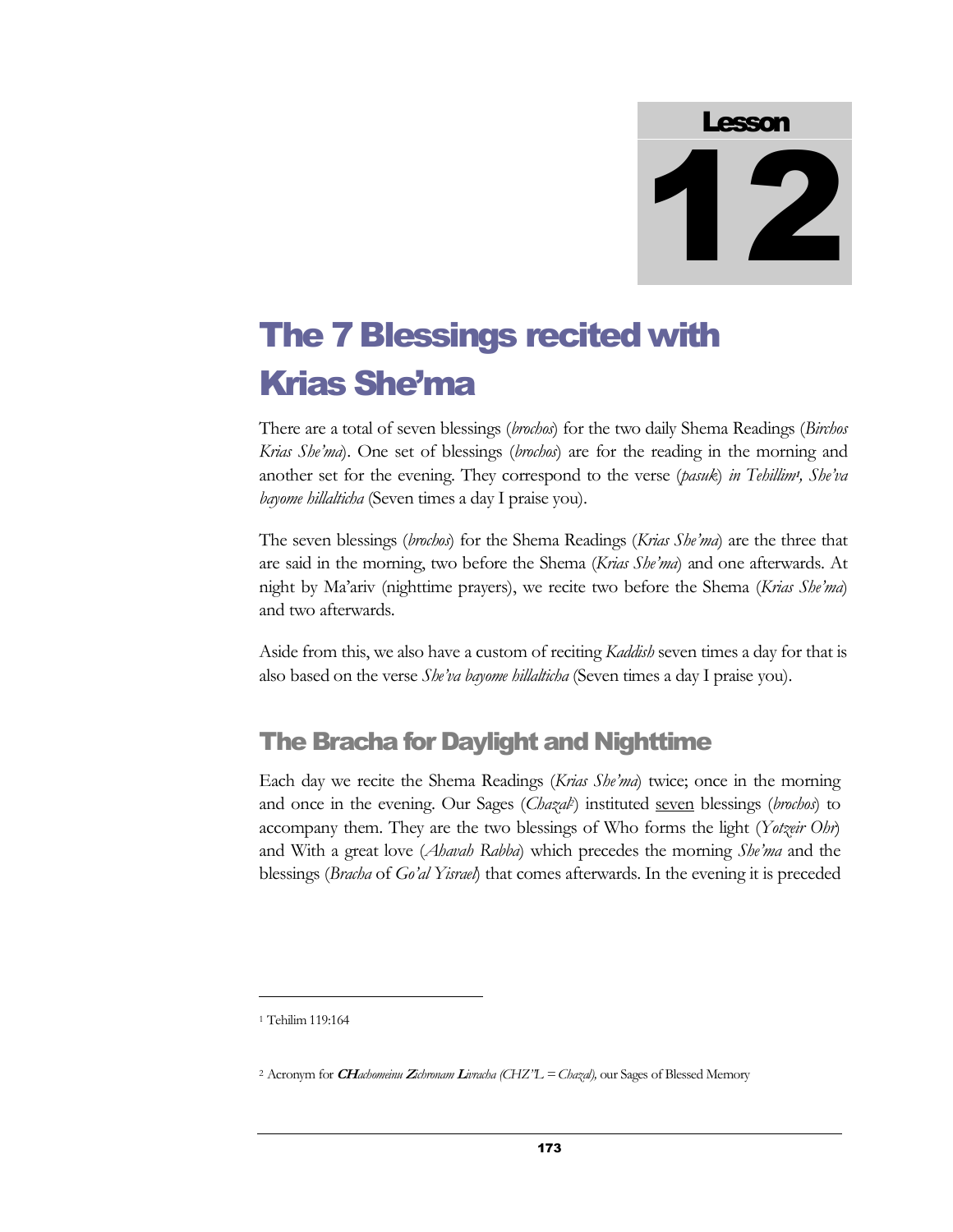by the *Bracha* of *Hama'ariv Aravim* and *Ahavas Olam*, and is followed by two more *brochos:* Go'al Yisroel and Hashkiveinu<sup>3</sup>.

#### Weekday Morning Prayer שחרית לחול

First *bracha* begins בָּרוּךְ אַתָּה הַשָּם, אֱלֹקִינוּ מֶלֵךְ הָעוֹלָם, יוֹצֵר אוֹר, וּבוֹרֵא חִשְׁךָ, עִשֶּׂה שָׁלוֹם וּבוֹרֵא אֶת הכל.

הַמֵּאִיר לָאָרֶץ וְלַדָּרִים עָלֵיהָ בְּרַחֲמִים, וּבְטוּבוֹ מִחַדֵּשׁ בִּכָל יוֹם תַּמִיד מַעַשֵּׂה בִרֵאשִׁית. מַה רַבּוּ מַעֲשֵׂיךָ הַשֶּׁם, כַּלַּם בְּחַכְמָה עַשִׂיתַ, מַלְאָה הַאָרֶץ קִנְיָנֵךָ. הַמֵּלֵךְ הַמְרוֹמַם לְבַדוֹ מֵאָז, הַמְשָׁבָּח וְהַמְפֹאֵר וְהַמְּתְנָשֶּׂא מִימוֹת עוֹלַם. אֱלֹקי עוֹלַם, בְּרָחֲמֶיךָ הַרָבִּים רַחֶם עָלֵינוּ, אֲדוֹן עזנו צור משגַּבֵּנוּ, מַגֵּן יִשְׁעֲנוּ מִשְׂגָּב בַּעֲדֵנוּ. אֵל בָּרוּךָ גִדוֹל דֵּעָה, הֵכְין וּפָעַל זָהֶרֵי חַמָּה, טוֹב יָצַר כָּבוֹד לִשְׁמוֹ, מְאוֹרוֹת נָתַן סִבְיבוֹת עָזוֹ, פִּנוֹת צִבַאֵיו קַדוֹשִׁים, רוֹמְמֵי שַׁדֵּי, תַּמִיד מספרים כבוד אל וקדשתו. תתברך השם אלקינו בשמים ממעל ועל הארץ מתחת, על כַּל שֶׁבַח מַעֲשֶׂה יָדֵיךָ, וְעָל מְאִוֹרֵי אוֹר שֵׁיַצֲרִתַּ, הֵמֵּה יְפַאֲרִוּךָ סֶלֵה.

תּתִבְּרֵךְ לַנֵצַח צוּרֵנוּ מַלִכְּנוּ וְגֹאֵלֶנוּ, בּוֹרֵא קָדוֹשִׁים. יִשְׁתַּבָּח שִׁמְךָ לַעָד מַלְכֵּנוּ, יוֹצֵר משרתים, ואשר משרתיו כלם עומדים ברום עולם, ומשמיעים ביראה יחד בקול, דברי אלקים חיים ומלך עולם. כלם אהובים, כלם ברורים, כלם גבורים, כלם קדושים, וכלם עשים באימה וביראה רצון קוניהם. וכלם פותחים את פיהם בקדשה ובטהרה, בשירה וּבזמרה, וּמְבַרְכִין וּמְשָׁבִּחִין, וּמְפַאֲרִין וּמֵעָרִיצִין, וּמַקְדִּישִׁין וּמַמְלִיכִין:

אֵת שֶׁם הַאֵל, הַמֶּלֵךְ הַגַּדוֹל, הַגִּבּוֹר וְהַנּוֹרָא, קַדוֹשׁ הוּא. וְכָלָם מִקַבְּלִים עַלֵיהֶם על מַלְכוּת שָׁמַיִם זֶה מְזֶה, וְנוֹתְנִים בְּאַהֲבָה רְשׁוּת זֶה לָזֶה, לְהַקְדִּישׁ לְיוֹצְרָם בְּנַחַת רְוּחַ, בְּשָׂפָה בְרוּרָה וּבְנְעִימַה, קַדָּשָׁה כַּלַּם כִּאֲחַד עוֹנִים בִּאֵימַה וְאוֹמִרִים בִּיְרִאַה:

קַדוֹשׁ, קַדוֹשׁ, קַדוֹשׁ, הַשֶּׁם צְבַאוֹת, מִלֹא כַל הַאָרֵץ כְּבוֹדוֹ.

וְהָאוֹפַגִּים וְחֵיּוֹת הַקִּדְשׁ בְּרֵעֵשׁ גָּדוֹל מִתְנַשְּׂאִים לִעְמַת שְׂרָפִים, לְעָמָתָם מְשַׁבְּחִים ואומרים:

ברוּך כבוֹד השם ממקוֹמוֹ.

לַאֵל בַּרוּךָ נִעִימוֹת יִתְנוּ, לַמֶּלֵךְ אֵל חֵי וִקַיַּם זְמִרוֹת יֹאמֵרוּ וִתְשָׁבַּחוֹת יַשְׁמְיעוּ, כִּי הוּא לְבַדּוֹ מרום וקדוש, פועל גבורות, עשה חדשות, בעל מלחמות, זורע צדקות, מצמיח ישועות, בורא רפואות, נורא תהלות, אדון הנפלאות, המחדש בטובו בכל יום תמיד מעשה בְרֵאשִׁית. כָּאַמוּר: לְעָשֶׂה אוֹרִים גְדֹלִים, כִּי לְעוֹלַם חַסְדּוֹ. (והתקין מְאוֹרוֹת מִשַּׂמַח עוֹלמוֹ אַשֶר בּרַא.) אוֹר חַדָשׁ עַל צִיּוֹן תַּאִיר, וְנַזְכָּה כַלְנוּ בִּמְהֵרָה לְאוֹרוֹ. בַּרוּךְ אִתָּה הַשֶּׁם, יוֹצֵר המאורות . End of first bracha

אהבת עולם אהבתנו, השם אלקינו, חמלה גדולה ויתרה חמלת עלינו. אבינו מלכנו, בעבור שמך הגדול, ובעבור אבותינו שבטחו בך, ותלמדם חקי חיים, לעשות רצונך בלבב שָׁלֵם, כֵּן תִּחָנֵנוּ וּתִלַמְדֵנוּ. אַבְינוּ, אַב הָרַחֲמָן, הַמְרַחֵם, רַחֵם עָלֵינוּ, וְתֵן בִּלְבֵּנוּ בִּינָה, לִהָבִין ולהשכיל. לשמע, ללמוד וללמד, לשמר ולַעַשוֹת ולִקַיֵּם אֶת כָּל דְּבְרֵי תַלְמוּד תּוֹרָתֵךָ

<sup>&</sup>lt;sup>3</sup> Outside of Eretz Yisrnel (The Land of Israel) there is a widespread custom to add the brocha of Baruch Hashem le'olam etc. See Shulchan Aruch Orach Chaim Simon 236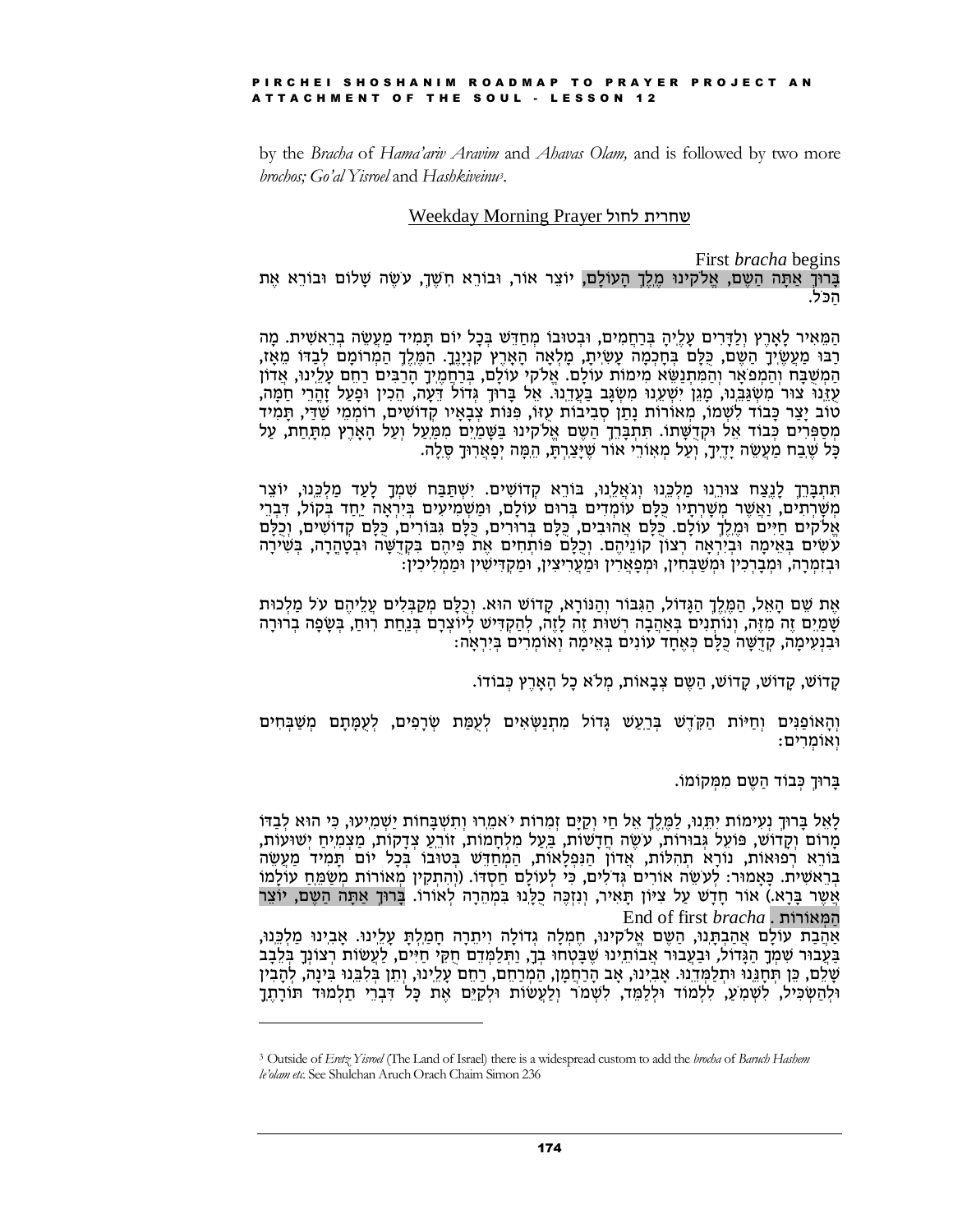בְּאַהֲבָה. וְהָאֵר עֵינֵינוּ בְּתוֹרָתֶךָ, וְדָבֵּק לְבֵנוּ בִּמְצְוֹתֵיךָ, וְיָחֵד לְבָבֵנוּ לְאַהֲבָה וּלִירְאַה אֶת שמך, למען לא נבוֹש ולֹא נכּלם ולֹא נכּשׁל לעוֹלם ועד. כּי בשם קדשך הגדוֹל הגּבּוֹר והֵנּוֹרָא בְּטֵחְנוּ, נַגְילָה וְנִשְׂמְחָה בִּישׁוּעָתְךָ. וְרַחֲמֵיךָ הַשֶּׁם אֱלֹקִינוּ, וַחֲסָדֵיךָ הַרָבִּים, אַל יַעַזְבְוּנוּ גֵצַח סֶלֶה וָעֶד. מַהֵר וְהָבֵא עָלֵינוּ בְּרָכָה וְשָׁלוֹם מְהֵרָה מֵאַרְבַּע כַּנְפוֹת (כָּל) הָאָרֶץ, וּשָׁבוֹר על הַגּוֹיִם מֵעַל צַוַּארֶנוּ, וְתוֹלִיכֵנוּ מְהֵרָה קוֹמְמִיּוּת לְאַרְצֵנוּ. כִּי אֵל פּוֹעֵל יִשׁוּעוֹת אתה, ובנו בחרת מכל עם ולשון. וקרבתנו מלכנו לשמך הגדול סלה באמת באהבה, לְהוֹדוֹת לְךָ וּלִיַחֲדְךָ בְּאַהֲבָה, וּלִאַהֲבָה אֶת שְׁמֶךָ. בְּרוּךָ אַתָּה הַשֶּׁם, הַבּוֹחֵר בְּעָמּוֹ יִשְׂרָאֵל End of second *bracha* .באהבה

#### (יחיד אומר: **אֵל מֶלֵךְ נֵאֵמָן.)**

'שִׁמַע | יִשְׂרָאֵל, הַשֵּׁם | אֵלֹקִינוּ, הַשֵּׁם | אֵתָד....אֲנִי הַשֵּׁם | אֱלֹקִיכֵם, אֲשֶׁר הוֹצֵאתִי | אֵתְכֶם | מֶאֶרֵץ מְצְרֵיֵם, לְהִיוֹת לַכֶם לֵאלֹהִים, אֲנִי | הַשֶּׁם | אֱלֹקִיכֶם.

אֱמֶת וְיַצִּיב, וְנֵכוֹן וְקַיָּם, וְיַשֶׁר וְנֵאֱמֵן, וְאַהוּב וְחָבִיב, וְנֵחְמַד וְנַעִים, וְנוֹרָא וְאַדִּיר, וּמִתְקַן וּמְקַבַּל, וְטוֹב וְיָפֵה הַדָּבַר הָזֵה עָלֵינוּ לְעוֹלַם וַעֵד. אֱמֶת אֱלֹקי עוֹלַם מַלְכֵּנוּ, צוּר יַעֲקֹב, מַגֶן יִשְׁעֵנוּ, לְדֹר וָדֹר הוּא קַיָּם, וּשְׁמוֹ קַיָּם, וְכִסְאוֹ נָכוֹן, וּמַלְכוּתוֹ וֶאֱמוּנָתוֹ לַעַד קַיַּמֵת. וּדְבָרָיו חיים וקימים, נאמנים ונחמדים לעד ולעולמי עולמים. על אבותינו ועלינו, על בנינו ועל דורותינו, ועל כל דורות זֵרַע יִשְׂרָאֵל עַבַדְיֵךָ.

עַל הָרְאשׁוֹנִים וְעַל הָאַחֲרוֹנִים, דָּבָר טוֹב וְקַיָּם לְעוֹלָם וָעֵד, אֵמֶת וֵאֱמוּנָה חֹק וְלֹא יַעֲבֹר. אֱמֶת שָׁאַתָּה הוּא הַשֶּׁם אֱלֹקִינוּ וֵאלֹהֵי אֲבוֹתֵיִנוּ, מַלְכֵּנוּ מֶלֶךָ אֲבוֹתֵינוּ, גֹּאֲלֵנוּ גֹּאֵל אֲבוֹתֵינוּ, יוֹצְרֵנוּ צוּר יִשׁוּעָתֵנוּ, פּוֹדֵנוּ וּמַצִּילֵנוּ מֵעוֹלָם הוּא שִׁמֵךָ, וְאֵין לָנוּ עוֹד אֱלֹקים זוּלַתֵּךָ, סֵלֵה.

עֶזְרָת אֲבוֹתֵינוּ אַתָּה הוּא מֵעוֹלַם, מַגֵּן וּמוֹשִׁיַעַ לַהֵם וְלִבְנֵיהֶם אַחֲרֵיהֶם בְּכַל דוֹר וַדוֹר. בּרוּם עוֹלַם מוֹשַׁבֵּךָ, וּמִשְׁפַּטֵיִךַ וְצִדְקַתְךָ עָד אַפְסֵי אָרֵץ. אֶמֶת, אָשְׁרֵי אִישׁ שֵׁיִּשְׁמַע לְמְצְוֹתֵיךָ, וְתוֹרָתְךָ וּדְבָרְךָ יַשִׂים עַל לְבּוֹ. אֱמֶת, אֲתָה הוּא אֲדוֹן לְעָמֶךָ, וּמֶלֵךָ גְּבּוֹר לַרְיב רִיבָם לְאָבוֹת וּבָנִים. אֱמֶת, אַתָּה הוּא רִאשׁוֹן וְאַתָּה הוּא אַחֲרוֹן, וּמִבַּלְעָדֶיֶךָ אֵין לָנוּ מֶלֵךְ גּוֹאֵל וּמוֹשִׁיַעַ. אֶמֶת, מִמְּצְרֵיֵם גְּאַלְתְּנוּ, הַשֶּׁם אֱלֹקִינוּ, וּמְבֵּיִת עַבָדִים פִּדִיתֲנוּ. כַּל בְּכוֹרֵיהֵם הַרֵגְתָּ, וּבְכוֹרְךָ יִשְׂרָאֵל גַּאֲלִתָּ, וְיָם סוּף לָהֶם בַּקַעִתָּ, וְזֵדִים טְבַּעָתָּ, וְיִדִידִים הֶעֱבָרֶתָּ, וַיִּכְּסוּ מים צריהם, אחד מהם לא נותר. על זאת שבחו אהובים ורוממו לאל, ונתנו ידידים זמרות שירות ותשבחות, ברכות והודאות, למלך אל חי וקים, רם ונשא, גדול ונורא, מַשְׁפִּיל גֵּאִים עֲדֵי אָרֵץ, וּמַגְבִּיִהַ שְׁפַלִים עָדֵי מַרוֹם, מוֹצִיא אֵסְירִים, וּפוֹדֵה עֲנַוִים, וְעוֹזֵר דַלים, ועוֹנֵה לְעָמּוֹ יִשְׂרָאֵל בְּעֶת שַׁוְעָם אֶלָיו.

תְהְלוֹת לָאֱל עֶלְיוֹן גּוֹאֲלֵם, בְּרוּךְ הוּא וּמְבֹרָךָ. מִשֶׁה וּבְנֵי יִשְׂרָאֵל לְךָ עָנוּ שִׁירַה בְּשָׂמְחַה רבה, ואמרוּ כלם:

מִי כַמִּכָּה בַּאֵלְם הַשֵּׁם, מִי כַּמִכָּה נֵאִדָּר בַּקְדֵשׁ, נוֹרָא תְהִלֹּת עִשָּׂה פֶלֵא.

שִׁירַה חֲדָשָׁה שִׁבְּחוּ גְאוּלִים לְשִׁמְךָ הַגֵּדוֹל עַל שִׂפַת הַיַּם, יַחֲד כָּלֵם הוֹדוּ וְהִמְלִיכוּ וְאַמְרוּ: הַשֶּׁם יִמְלֹךָ לְעוֹלַם וַעֵּד.

צוּר יִשְׂרָאֵל, קִוּמָה בְּעֶזְרַת יִשְׂרָאֵל, וּפְדֵה כִנְאֻמֶךָ יְהוּדָה וְיִשְׂרָאֵל. וְנֶאֱמַר: גֹּאֲלֵנוּ הַשֶּׁם End of third bracha נְבָאוֹת שְׁמוֹ, קְדוֹשׁ יִשְׂרָאֵל. בָּרוּךְ אַתַּה הַשֵּׁם, גַּאַל יִשׂרָאֵל.

#### מעריב לחול Weekday Evening Prayer

והוא רחום יכפר עון ולא ישחית, והרבה להשיב אפו, ולא יעיר כל חמתו. השם הושיעה, הַמֶּלֶךְ יַעֲנֵנוּ בִיוֹם קַרְאֵנוּ.

> ש״ץ בָּרְכוּ אֶת הַשֶּׁם הַמְבֹרָךָ. קהל וש״ץ **בָּרוּךָ הַשֵּׁם הַמְּבֹרָךָ לְעוֹלָם וָעֵד.**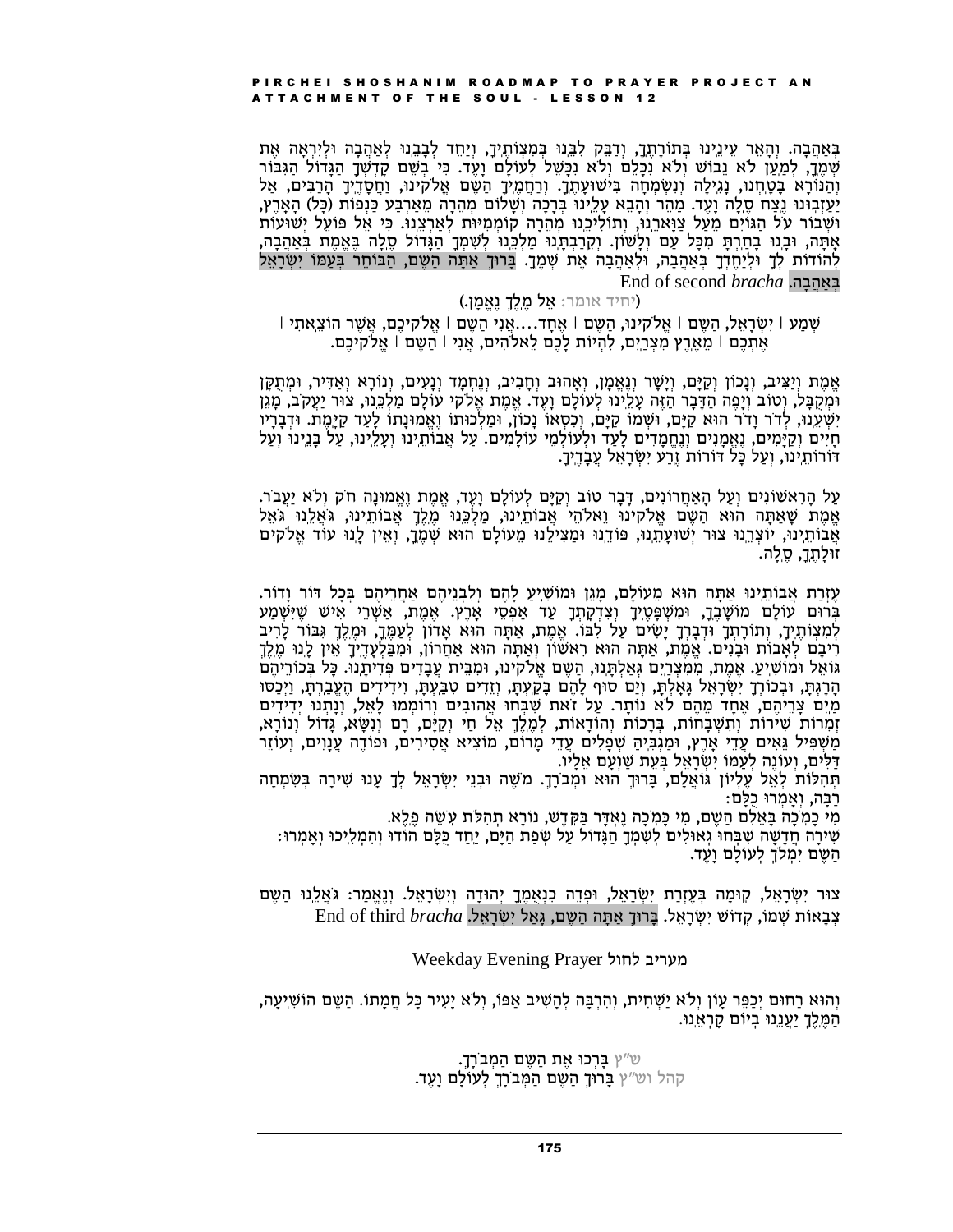#### First *bracha* begins

ברוך אתה השם, אלהינו מלך העולם, אשר בדברו מעריב ערבים, בחכמה פותח שערים, וּבְתְבוּנָה מְשַׁנֵּה עִתִּים, וּמַחֲלִיף אֵת הַזְּמַנִּים, וּמִסַדֵּר אֵת הַכּוֹכָבִים בִּמְשָׁמְרוֹתֵיהֵם בָּרָקִיעַ כִּרְצוֹנוֹ. בּוֹרֵא יוֹם וָלֵיְלָה, גּוֹלֵל אוֹר מִפְּנֵי חְשֶׁךָ, וְחְשֶׁךָ מִפְּנֵי אוֹר. וּמַעֲבִיר יוֹם וּמֵבִיא לְיֶלָה, וּמַבְדִּיל בֵּין יוֹם וּבֵין לְיֶלָה, הַשֶּׁם צְבָאוֹת שְׁמוֹ. אֵל חַי וְקַיָּם, תָּמִיד יִמְלוֹךָ עָלֵינוּ לְעוֹלָם End of first bracha וַעֲד. בֵּרוּךְ אתָּה הַשֵּׁם, הַמַּעֲרִיב עַרַבְיִם.

אַהֶבָת עוֹלָם בֵּית יִשְׁרָאֵל עַמְּךָ אַהְבְתָּ, תּוֹרָה וּמִצְוֹת, חַקִּים וּמִשְׁפָּטִים אוֹתָנוּ לְמַדִתְּ עַל כֵּן הַשֶּׁם אֱלֹקִינוּ, בִּשֶּׁכְבֵנוּ וּבְקוּמֵנוּ נָשִׂיְחַ בְּחֻקֵיךָ, וְנִשְׂמַח בְּדִבְרֵי תוֹרָתֶךָ וּבְמִצְוֹתֶיךָ לְעוֹלָם וָעֶד. כִּי הֵם חַיֵּינוּ וְאִרֶךָ יָמֵינוּ, וּבָהֶם נֵהְגֶּה יוֹמָם וָלָיֵלָה, וְאַהֲבָתְךָ אַל תָּסִיר מִמֶּנוּ לְעוֹלָמִים. End of second bracha ברוך אתה השם, אוֹהב עמוֹ ישׂראל.

#### (יחיד אומר: אֵל מֶלֶךְ נֶאֱמָן) שְׁמַע | יִשְׂרָאֵל, הַשֶּׁם | אֱלֹקִינוּ, הַשֵּׁם | אֵחַד. בַרוּךְ שֶׁם כִּבוֹד מַלְכוּתוֹ לְעוֹלַם וַעֶד.

וְאַהַבְתַּ אֶת הַשֶּׁם | אֱלֹקִיךָ, בְּכַל | לִבְבְךָ, וּבְכָל נִפְשָׁךָ, וּבְכַל מְאֹדֶךָ. וְהָיוּ הַדִּבְרִים הַאֶלֶה, אֲשֶר | אָנֹכִי מְצַוְּךָ הַיּוֹם, עַל | לְבָבֶךָ. וְשִׁנַּנְתָם לְבָנֵיךָ, וִדְבַּרְתָּ בָּם, בְּשִׁבְתְּךָ בְּבֵיתֶךָ, וּבְלֶכְתְּךָ בְדֵרֵךְ, וּבְשַׁכְבְּךָ, וּבְקוּמֶךָ. וּקִשַּׁרִתַּם לְאוֹת | עַל יַדֵךְ, וְהָיוּ לְטֹטָפֹת בֵּין | עֵינֵיךָ. וּכְתַבְתֵּם | עַל מְזֻזוֹת בֵּיתֶךָ וּבְשָׁעָרֵיךָ.

והיה אם שמע תשמעו אל מִצְוֹתֵי, אֲשֶׁר | אוֹכִי מְצַוֶּה | אֶתְכֶם הַיּוֹם, לְאהֵבָה אֶת הַשֶּׁם | אלקיכם ולעבדו. בכל | לבבכם ובכל נפשכם. ונתתי מטר | ארצכם בעתו, יורה ומלקוש. ואספת דגנך ותירשך ויצהרך. ונתתי | עשב | בשדך לבהמתך, ואכלת ושבעת. השמרו לְכָם מֵן יִפְתָּה לְבַבְכֶם, וְסַרְתִּם וַעֲבַדְתֵּם | אֱלֹהִים | אֶחֲרִים וְהִשָּׁתְחִוִיתֶם לָהֶם. וְחַרָה | אִף הַשֶּׁם בַּכֶם, וַעֲצַר | אֶת הַשֶּׁמַיִם וְלֹא יְהִיָּה מֵטֶר, וְהָאֲדָמָה לֹא תִתְּן אֶת יְבוּלָה, וַאֲבָדְתֵם | מהרה מעל הארץ הטבה | אשר | השם נתן לכם. ושמתם | את דברי | אלה על | לבבכם וְעָל נַפְשָׁכֵם, וּקְשָׁרַתִּם | אתם לאות | עַל יַדְכֶם, וְהֵיוּ לְטוֹטָפֹת בֵּין | עֵינֵיכֶם. וְלָמְדָתֵם | אתם | את בניכם לדבר בם, בשבתך בביתך, ובלכתך בדרך, ובשכבך, ובקומך. וכתבתם | על מזוזות ביתך ובשעריך. למען | ירבו | ימיכם וימי בניכם | על האדמה | אשר נשבע | השם לאבתיכם לתת להם, כימי השמים | על הארץ.

וַיִּאמֵר | הַשֵׁם | אֶל מֹשֶׁה לֵאמֹר. דַּבֵּר | אֶל בְּנֵי | יִשְׂרָאֵל וְאָמַרְתָּ אֲלֵהֶם, וְעָשׂוּ לָהֶם צִיצִת עַל כַּנְפֵי בִגְדֵיהֵם לְדֹרֹתָם, וְנָתְנוּ | עַל צִיצְת הַכָּנָף פִּתְיל תִּכֵלֵת. וְהָיָה לָכֵם לִצְיצִת, וּרְאִיתֵם | אֹתוֹ וּזְכַרְתֵּם | אֵת כָּל מִצְוֹת | הַשֵּׁם, וַעֲשִׂיתֵם | אֹתָם, וִלֹא תָתְוּרוּ | אַחֲרֵי לְבַבְכֶם וְאַחֲרֵי | עֵינֵיכֶם, אֲשֶׁר אַתֶּם זֹנִים | אַחֲרֵיהֶם. לְמַעַן תִּזְכְּרוּ וַעֲשִׂיתֵם | אֶת כָּל מצותי, והייתם קדשים לאלהיכם. אני השם | אלקיכם, אשר הוצאתי | אתכם | מארץ מִצְרַיִם, לְהִיוֹת לָכֶם לֵאלֹקִים, אֲנִי | הַשֵּׁם | אֱלֹקִיכֶם.

אֵמֶת וֵאֱמוּנַה כַּל זֹאת, וְקַיַּם עָלֵינוּ, כִּי הוּא הַשֶּׁם אֱלֹקינוּ וְאֵין זוּלַתוֹ, וַאֲנֵחְנוּ יִשְׂרָאֵל עַמּוֹ. הפודנו מיד מלכים, מלכנו הגואלנו מכף כל העריצים. האל הנפרע לנו מצרינו, והמשלם גְמוּל לְכָל אֹיְבֵי נַפְשֶׁנוּ, הַעִשֶּׂה גְדוֹלוֹת עַד אֵין חֵקֵר, וְנְפְלַאוֹת עַד אֵין מִסְפָּר. הַשָּׂם נַפְשֶׁנוּ בחיים, ולא נתן למוט רגלנו. המדריכנו על במות אויבינו, וירם קרננו על כל שונאינו. הַעְשֶׂה לַּנוּ נִסְיִם וּנִקַמַה בְּפַרְעֹה, אוֹתוֹת וּמוֹפְתִים בְּאַדְמַת בְּנֵי חַם. הַמַּכֶּה בְעֵבְרָתוֹ כָּל בְּכוֹרֵי מִצְרָיֵם, וַיּוֹצֵא אֶת עַמּוֹ יִשְׂרָאֵל מִתּוֹכָם לְחֵרוּת עוֹלָם. הַמַּעֲבִיר בָּנָיו בֵּין גִּזְרֵי יַם סוּף, את רודפיהם ואת שונאיהם בתהומות טבע. וראו בניו גבורתו, שבחו והודו לשמו. וּמַלְכוּתוֹ בְרָצוֹן קִבְּלוּ עֲלֵיהֶם, משֶׁה וּבְנֵי יִשְׂרָאֵל לְךָ עָנוּ שִׁירָה בְּשִׂמְחָה רַבָּה, וְאָמְרוּ כֻלָּם: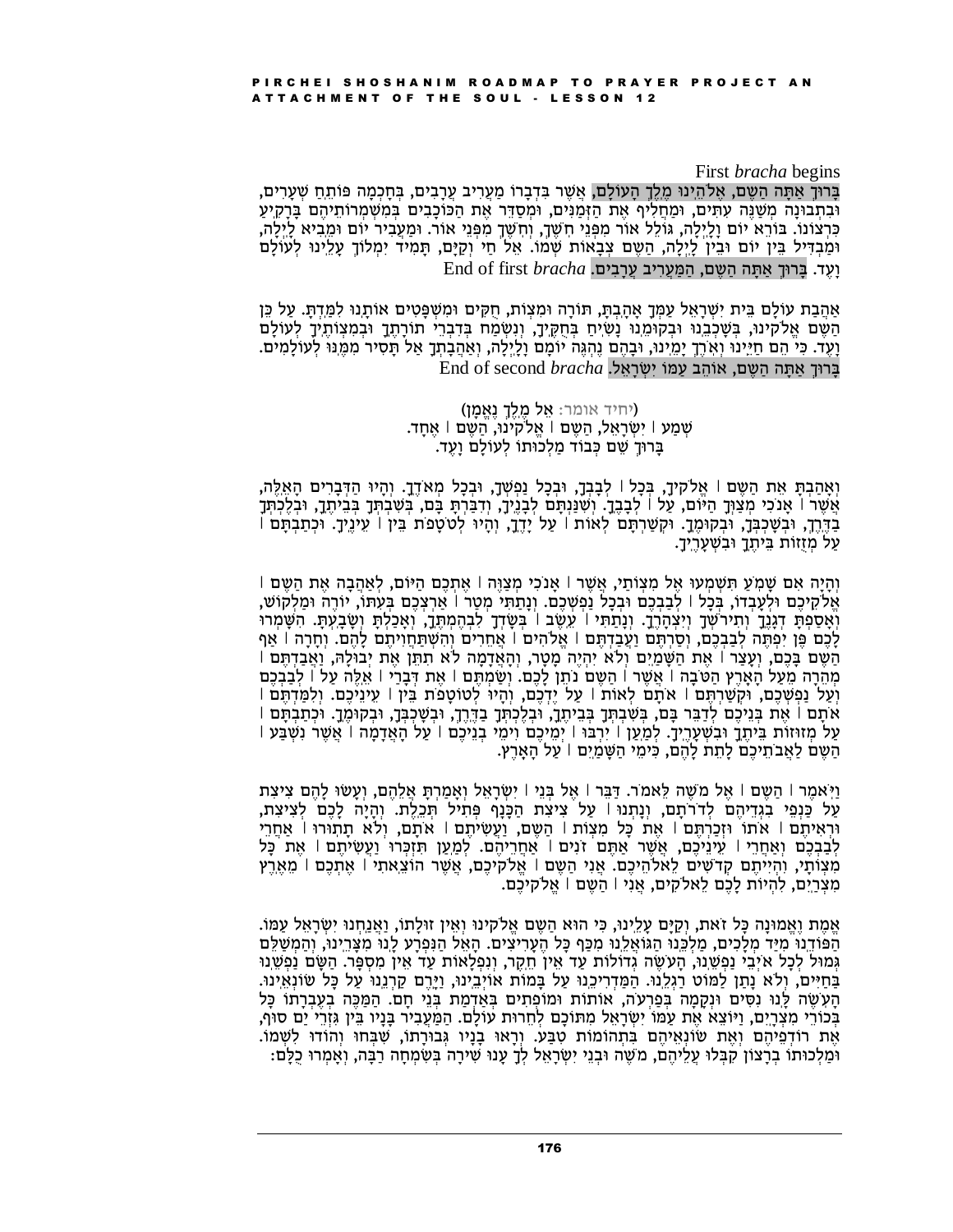מִי כַמְכָה בַּאֲלִם הַשֶּׁם, מִי כַּמְכָה נֵאְדָּר בַּקְדֵשׁ, נוֹרָא תְהִלֹּת, עִשָּׂה פֵלֵא. מַלְכוּתְךָ רָאוּ בָנֵיךָ, בּוֹקע ים לפני משׁה, זה אלי ענוּ ואמרוּ: הַשֶּׁם יִמְלֹךָ לְעוֹלַם וַעֵּד. וְנֵאֲמַר: כִּי פַדָה הַשֶּׁם אֶת יַעֲקֹב, וּגְאַלוֹ מְיַד חַזַק מְמֵנּוּ. בַּרוּךְ אַתָּה הַשֵּׁם, גַּאל יִשְׂרָאֵל. End of third *bracha* 

הַשְׁכִּיבֵנוּ הַשֶּׁם אֲלֹקִינוּ לְשָׁלוֹם, וְהַעֲמִידֶנוּ מַלְכֵּנוּ לְחַיִּים, וּפִרוֹשׁ עָלֵינוּ סִכַּת שָׁלוֹמֵךָ, וְתַקְּנֵנוּ בִּעֵצָה טוֹבָה מִלְפָנֵיךָ, וְהוֹשִׁיעֵנוּ לִמַעַן שִׁמֵךָ. וְהָגֵן בַּעֲדֵנוּ, וְהָסֶר מֵעָלֵינוּ אוֹיֵב, דֵּבֵר, וְחֶרֶב, וְרָעָב, וְיָגוֹן, וְהָסֶר שָׂטָן מִלְפָנֵינוּ וּמֵאַחֲרֵינוּ, וּבְצֵל כִּנָמֵיךָ תַּסְתִּירֵנוּ, כִּי אֵל שוֹמְרֵנוּ וּמַצִּילֵנוּ אָתָה, כִּי אֵל מֶלֵךָ חַנּוּן וְרַחוּם אָתָה. וּשָׁמוֹר צֵאתֵנוּ וּבוֹאֵנוּ, לְחַיִּים וּלְשָׁלוֹם, End of fourth *bracha. אתה השם, שומר עמו ישראל לעד* 

The Gemora Yerushalmi<sup>4</sup> states:

**Mishna:** In the morning we say two blessings (brochos) beforehand and one blessing (bracha) afterwards and in the evening we say two blessings (brochos) beforehand and two blessings (brochos) afterwards.

**Gemora:** Rebbe Simone in the name of Rebbe Shmuel the son of Nachman says it corresponds to the verse (pasuk) Vehagisa bo yomam vo'layla<sup>5</sup> (you should contemplate it day and night); that your "hegayos" should be in them both in the morning and in the evening.

Rebbe Yehoshua the son of Levi says it corresponds to the verse (pasuk) Seven times a day I praise you for your righteous judgments (She'va bayome hillalticha al mishpetey tzidkecha).

The Sefer Chareidim explains that the first statement of the Yerushalmi is equating the commandment *(mitguali)* to recite the evening *She'ma* to that of the morning, saying that they are both equally as important and that they both call for three blessings (brochos) a piece. For the purpose of this equation the final bracha of Hashkiveinu is not counted because it's said as a prayer for protection at night and particularly for the Shema Reading.

<sup>&</sup>lt;sup>4</sup> Berachos 1: 5. Note: See also the Gemora in Berachos 11b and Tosefos 2a d"h Mevoreich.

<sup>&</sup>lt;sup>5</sup> Yehoshua 1: 8

<sup>&</sup>lt;sup>6</sup> Expressions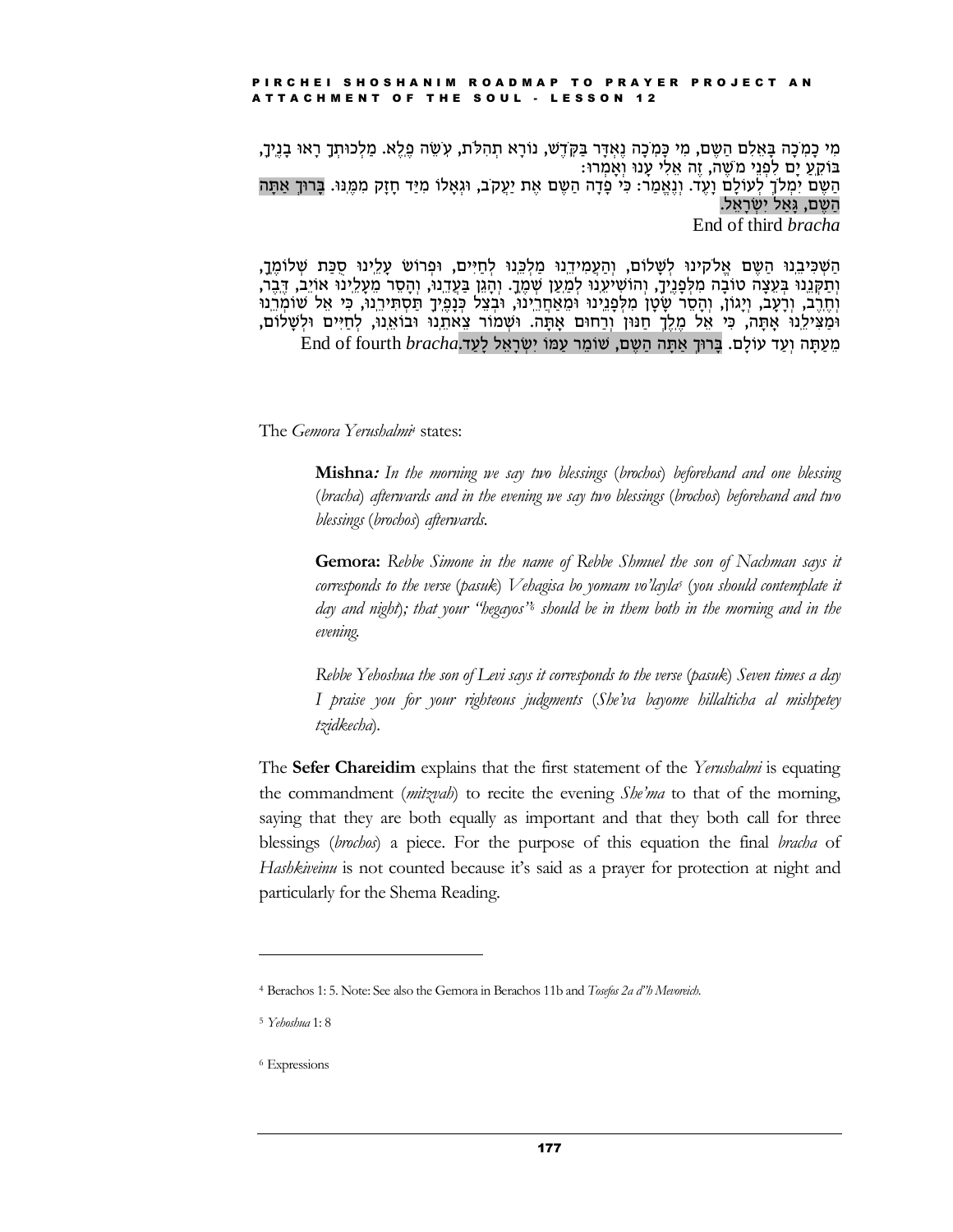The second statement of the *Yerushalmi* is commenting on the total number of blessings for the Shema Readings (*Krias Sheíma*)*,* which is seven7. Our Sages specifically composed seven blessings, since **Dovid Hamelech** (King David) praised *Hashem* seven times a day.

*The Yerushalmi concludes with Rebbe Nachman in the name of Rebbe Manna; whoever fulfills ìSeven times a day I praise youî* (*Sheívah bayome hillalticha*) *is considered as if he has also fulfilled the command of ìyou should contemplate it by day and by nightî* (*Veíhogisa bo yomam vaílayla*)*.*

What this statement means is that although the importance of the commandment (*mitzvah*) to recite the Shema Readings (*Krias Sheíma*) twice a day is primarily to submit oneself to *Hashemís* dominion and Torah commands, one is at the same time fulfilling the commandment (*mitzvah*) of learning Torah (*Talmud Torah8*)*.* The purpose of the seven blessings (*brochos*) is to underscore that Torah study is not an intellectual pursuit. By reciting a blessing before its recital we are demonstrating that it is a holy and elevated commandment of *Hashem,* to learn and study it each and every day. The Gemora in Nedarim 81a attributes the reason for the destruction (*Churban*) of the Holy Temple (*Beis Hamikdash*) to the lack of importance given to the commandment (*mitzvah*) of Torah study which was indicated by that generation by not reciting the blessings for Torah study9.

> **Note**: It appears that the *Yerushalmi* predicates that the seven blessings (*brochos*) are blessings that accompany the Shema Readings *Krias Sheíma* and are not independent blessings (*brochos*) according to the first explanation as well as according to the final statement.

The **Elya Rabba** in the beginning of *Simon 58* cites the **Tur** that the seven blessings (*brochos*) were instituted for the seven praises that **Dovid Hamelech** praised *Hashem* daily. He adds that the **Levush** explains that four of the blessings (*brochos*) were instituted for the evening prayer since at the time when *Hashem* created the world, He created night first and then He created morning, as the verse (*pasuk*) states in *Bereishis; Vayeíhee erev vayeíhee boker yom echad* (And there was evening and there was morning one day).

178

The seven brochos are holy and elevated words

<sup>7</sup> This time it does include the *brocha Hashkiveinu*

<sup>8</sup> See Shaíagas Aryeh *Dinei Krias Sheíma Simon 1* that explains the *mitzvah* of Sheíma as a *mitzvah* to learn Torah twice a day; once in the morning and again in the evening.

<sup>9</sup> Refer to The Pirchei Shoshanim Shulchan Aruch Project,Orach Chaim Volume 1, Shiur 15.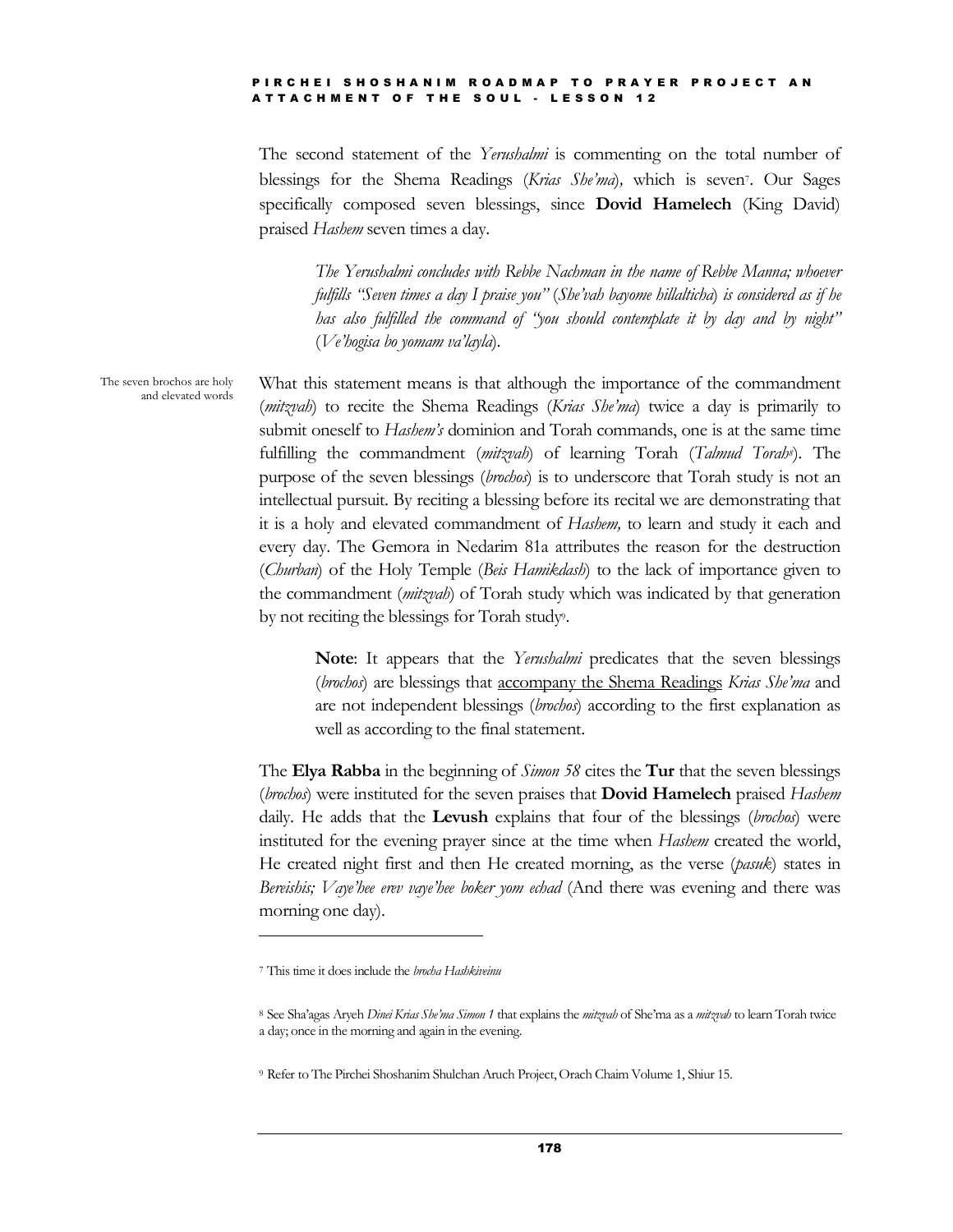The **Rashba<sup>10</sup>** explains that both the morning and evening arrangements are equal in the amount of parts that it contains:

- The morning consists of **six** parts; three blessings (*brochos*) and three portions of the Shema Reading (*Krias Sheíma*)*.*
- The evening also consists of **six** parts; four *brochos* and two parts to the Shema Readings (*Krias Sheíma*) since at night, the *Yerushalmi* holds that the section (*parsha*) of *Tzitzis* is omitted. According to this interpretation, the seven blessings (*brochos*) correspond to the total amount of blessings (*brochos*) recited in the morning and evening blessings of the Shema Reading (*Birchos Krias Sheíma*)*.* The equality of the two arrangements explains the statement of **Rebbe Simone.**

The **Elya Rabba** cites a *Medrash<sup>11</sup>* that the verse (*pasuk*) says Seven times a day I praise you (*Sheíva bayome hillalticha*) is referring to the seven commandments (*mitzvos*) that are performed each morning and seven each evening.

They are:

#### **Morning**

- 1. **Yotzeir Ohr** *- Who Forms the Light*
- 2. **Ahavah Rabba** *- With Abundant Love*
- 3. **Sheíma** *-The reading of Sheíma Yisrael with Veíahavtah*
- 4. **Vehayah im Shoímoíah** *- If you listen well ñ 2 nd Section of Sheíma*
- 5. **Parshas Tzitzis** *-The paragraph of Tzitzis ñ 3 rd section of Sheíma*
- 6. **Emmes veíyatziv** *ñ Itis True and it is Firm ñ End of the Shema Reading and the beginning of the last blessing Goíal Yisrael* - Who Redeems Yisrael – the third and final blessing.
- 7. **Goíal Yisrael -** *The Redeemer of Israel*

<sup>10</sup> Responsa Volume 1:51. See also *Rashba* at the end of the first perek of Berachos, where he ends off saying that there is another explanation of the verse *Sheíva bayome etc.* from the Medrash Tehilim (Shochar Tov) that there are seven mitzvos in the morning arrangement for *krias Sheíma* as well as for the evening *krias Sheíma*.

<sup>11</sup> *Shochar Tov simon 6*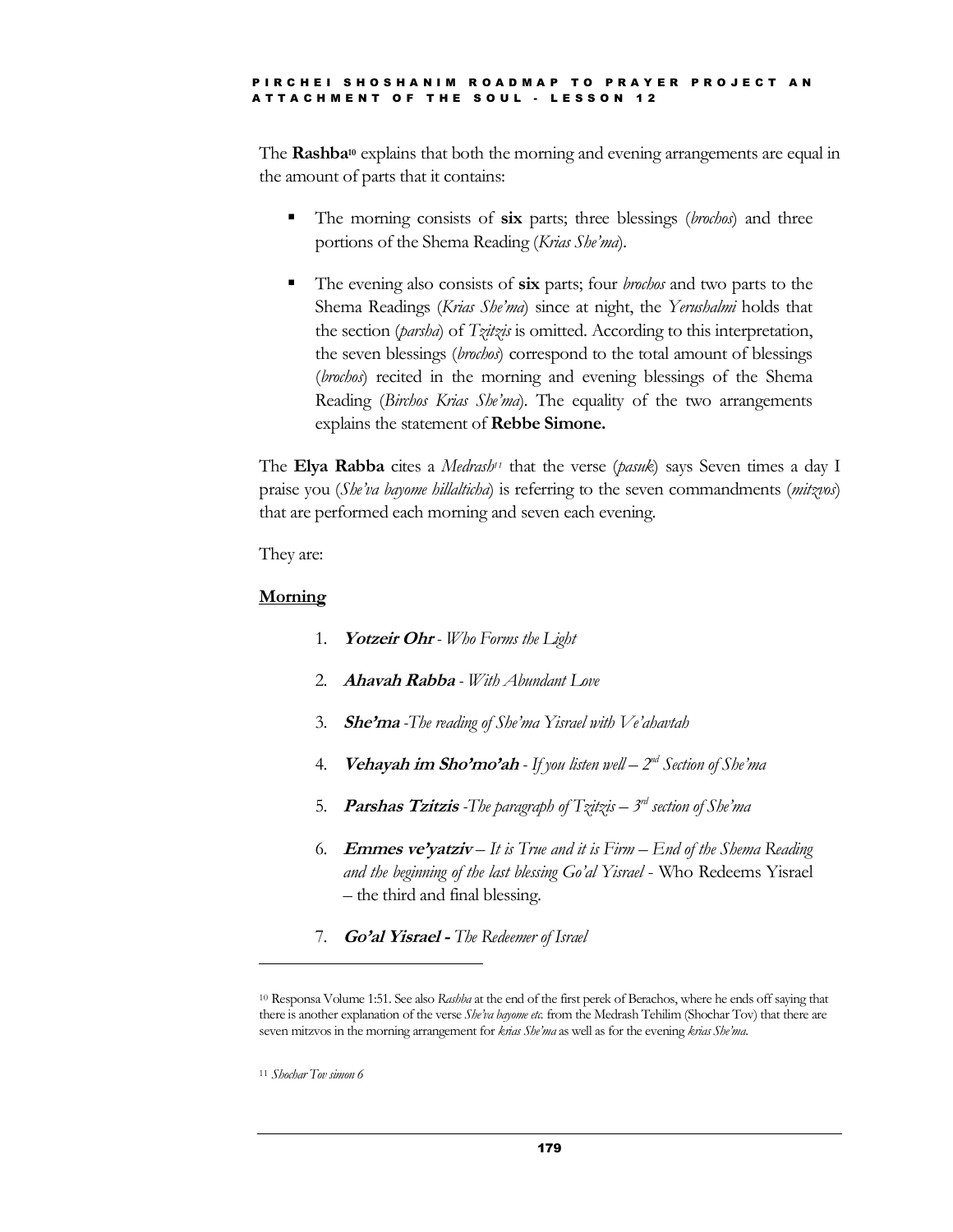#### **Evening**

- 1. **Maíariv Aravim** *- Who brings on the Evening*
- 2. *Ahavas Olam With an everlasting love*
- 3. **Sheíma** *ñ The reading of Sheíma Yisrael with veíahavtah*
- 4. **Vehayah im shoímoíah** *ñ If you Listen well*
- 5. **Parshas Tzitzis** *-The paragraph of Tzitzis ñ 3 rd section of Shema*
- 6. **Emmes ve'yatziv** It is True and it is Firm End of the Shema Reading and the beginning of the last blessing *Goíal Yisrael* - Who Redeems Yisrael – the third and final blessing.
- 7. **Hashkiveinu**  $\mathcal{L}$  Lay us down to sleep

At night, since we do not recite the section (*parsha*) of *Tzitzis <sup>12</sup>,* the extra blessing (*bracha*) of *Hashkiveinu* was added, bringing the total to seven as well.

The **Elya Rabba** questions why the *Rishonim* avoid explaining that the verse Seven times I bless you (*She'va bayome hillalticha*) corresponds to the seven commandments (*mitzvos*) of each morning and of each evening as cited in the *Medrash*. He suggests that it is because the *Talmud Bavli* says to recite the section (*parsha*) of *Tzitzis* in the evening as well, thus negating the explanation of the *Medrash*. That is why the **Levush** finds another reason that at night there are four blessings (*brochos*) while in the day there are three, bringing the total to seven.

#### Until what time in the day may you read the Shema – (*Zeman Krias* **She'ma and Zeman Tefilla)**

The official time for reciting the Sheíma Yisrael (*Krias Sheíma*) in the morning is up until the end of the third hour of the day which is a quarter of the day.

The official time for Prayer ends at a third of the day which is at the end of the fourth hour of the day.

<sup>12</sup> As was the custom of the *Bnei Maíarova* (the people who lived in Eretz Yisroel) like itís mentioned in the Gemora Berachos 14b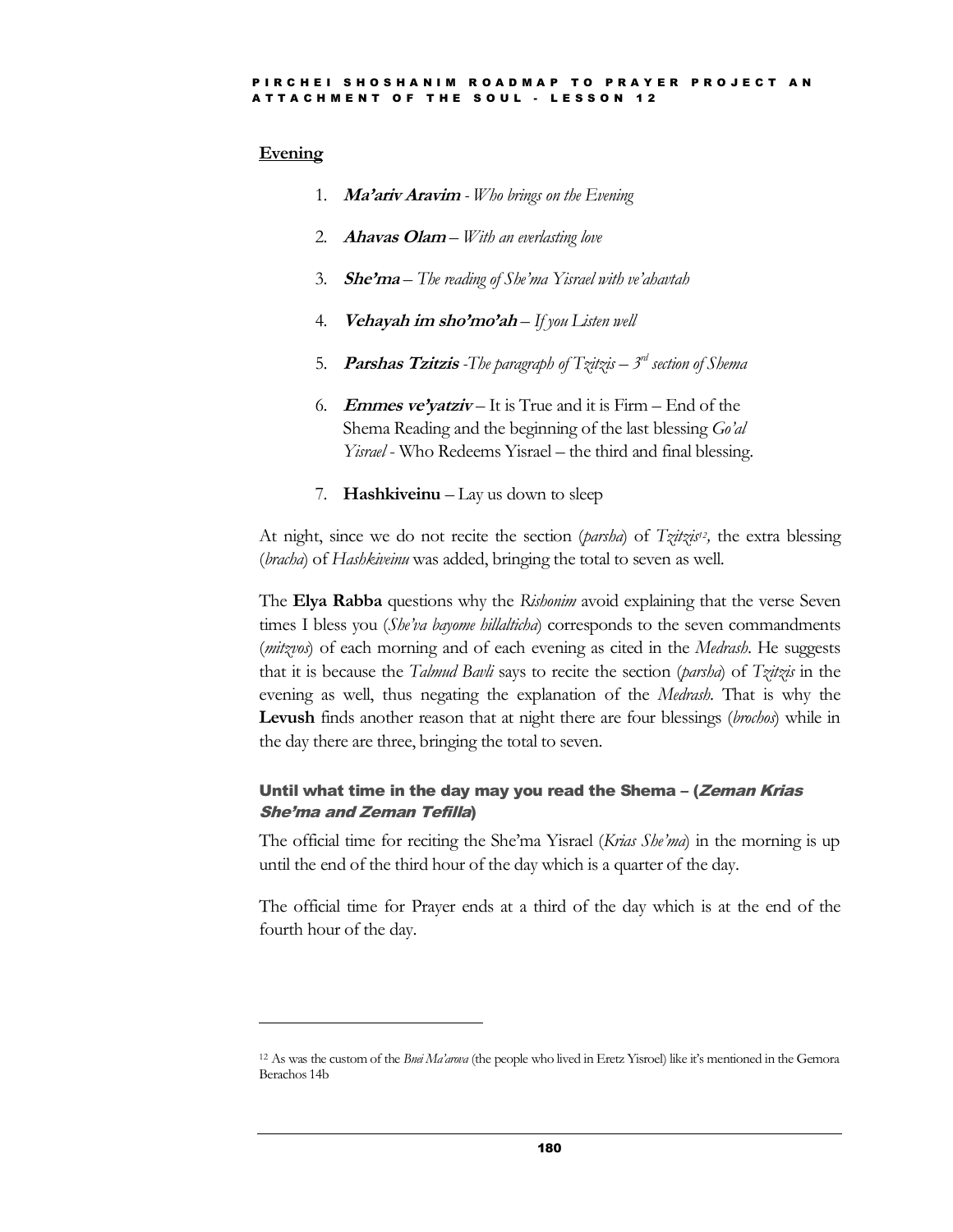#### Sha'os Zemaniyos - Determining the actual length of a daylight Hour

How do we calculate the hours of a day?

Each day is divided into twelve equal parts; each part constitutes an "Adjusted *Halachic* (*legal*) hour".

There are two ways to calculate this.

The opinion of the Magen Avraham is to calculate the amount of time from *Alos Hashachar <sup>13</sup>* (dawn) until *Tzeis Hakochavim<sup>14</sup>* (*Lit. when the stars first come out*)*.* That amount of time is divided by 12 which gives us 1 hour SZ (*Shaíos Zemaniyos*).

E.g. If *Alos Hashachar* (*dawn*) is at 5:00 A.M. and *Tzeis Hakochavim* is at 8:00 P.M. then the day is 15 hours long. This gives us 1:15 (1 hours: and 15 minutes) as a *Shaíah Zemanis* (Adjusted *Halachic* hour). The end of the third hour<sup>15</sup> would be at 8:45<sup>16</sup> A.M. and the end of the fourth hour<sup>17</sup> would be at 10:00<sup>18</sup> A.M.

### The Concentration (Kavanah) Necessary for reciting Shema

It is necessary to concentrate on two things when reciting the first verse of the reciting of the Shema (*Krias Sheíma*)*:*

 Before reciting the Shema (*Krias Sheíma*) one must recognize that he is about to fulfill the *mitzvah* commanded by the Torah. It is always necessary before performing a Torah based commandment (*mitzvah deíoraissa*) that one should have explicit intent (*Kavanah*) to fulfill one's Torah obligation with this action.

<sup>&</sup>lt;sup>13</sup> The rise of the "morningstar"

<sup>14</sup> When 3 medium-sized stars are visible

<sup>15</sup> *Sof zeman Krias Sheíma* (ending time for *recitingthe Sheíma*)

 $16$  3 x  $1:15 = 3:45$  added to  $5:00$  A.M. = 8:45 A.M.

<sup>17</sup> *Sof zeman tefila* (ending time for Prayer)

 $18.4 \times 1:15 = 5$  hours added to  $5:00$  A.M. =  $10:00$  A.M.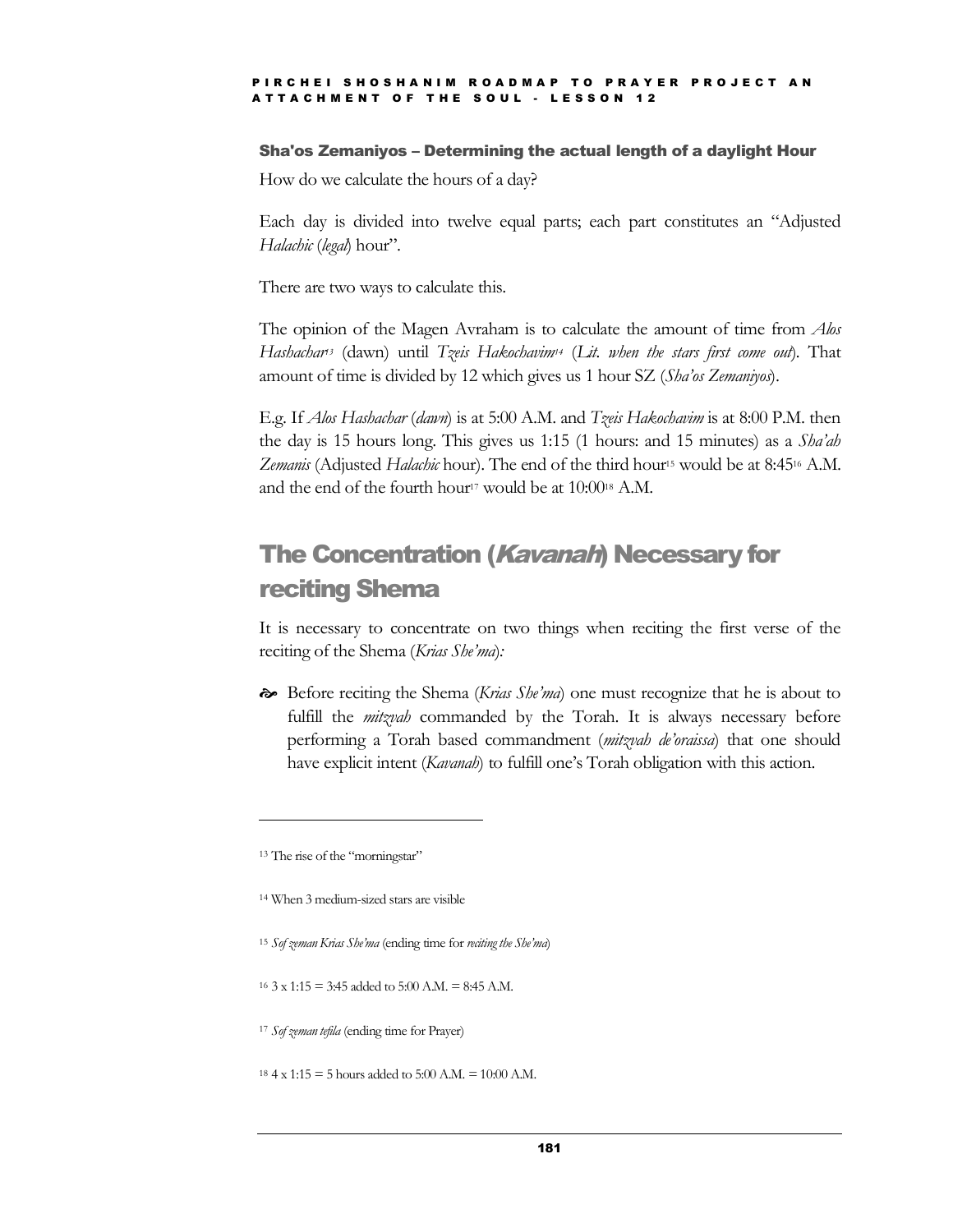One cannot assume by *Maíariv* that it is self evident that one is reciting *Krias Sheíma* for the sake of the *mitzvah,* since we daven (pray) *Maíariv* many times before the proper time for reciting Shema. Thus, even when reciting *Krias Sheíma*, it is possible that one recites it the without intent to fulfill the obligation of reciting the Shema (*Krias Sheíma*).

- Secondly, since the main point of reciting Shema (*Krias Sheíma*) is for the express purpose of *kabbalas ole malchus shamayim* (accepting *Hashemís* sovereign dominion over all matters)*,* one must at least understand the first verse of *Sheíma Yisrael Hashem Elokeinu Hashem Echad,* which declares this principle .
- If one failed to have these two intentions<sup>19</sup> (*kavanos*)*,* one should repeat the Shema Reading (*Krias Sheíma*) again with *Kavanah.*
- If one needs to repeat the verse *Sheíma Yisrael* in *shul,* one should do so quietly so that no one interprets his repetition as a sign that he's a heretic and is practicing multideism as if to say there is more than one Power that governs the world.
- In private, one may repeat the verse even out loud.

#### **Additional Laws הלכות** are:

- When reciting the verse *Sheíma Yisrael* and the verse of *Baruch Sheim Kevode Malchusso* until the end of the verse, one may not interrupt them for any prayer or *Amen.*
- Likewise, one may not interrupt when one is in the middle of the closing of a blessing. For example, when one is saying *Baruch atta Hashem, Yotzeir hameíoros,* (*Blessed are you G-d, the creator of the Light*)*.*
- During the other verses of the Shema Readings (*Krias Sheíma*) one may interrupt for:
	- *Amen* of *Hakeil Hakadosh* (G-d the Holy One) and *Shomeíah Tefilla* (Who hears/listens Prayer) (*the end of the middle section of Sheímoneh Esrei*)*.*
	- *Borchu* of the *Chazzan* (*Before the blessings and the Shema Readings*) or someone receiving an *Aliyah* to the Torah

<sup>19</sup> Where applicable; both *kavanos* by *Maíariv* and the latter by *Shacharis*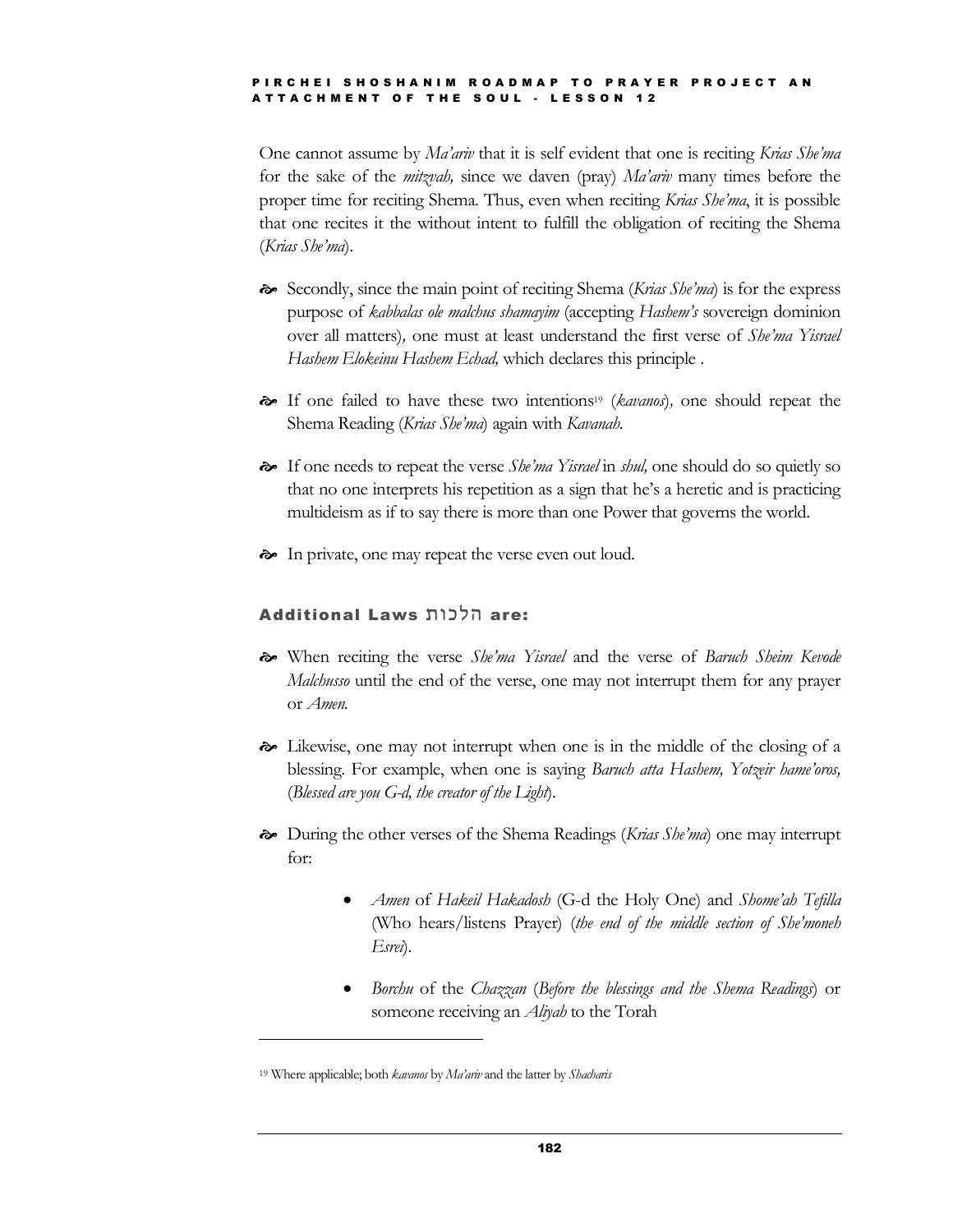- For the two stanzas of *Kadosh* and *Baruch kevode* of *Kedusha*
- $\rightarrow$  Hinting without verbally speaking is also forbidden. If a child is disturbing one's *kavanah* during prayer, one is permitted to hint to the child to stop disturbing his prayer.
- One who omits a word from a verse of the Shema Reading (*Krias Sheíma*) must return to the beginning of that verse and continue reciting the verses in order from that point forward.
- If an entire verse is omitted from the Shema Readings (*Krias Sheíma*), one must return to that point and continue reciting the verses in order from that point forward.
- $\approx$  One who says the words "and you should write them on the doorposts of **your house and your gates**î (*Uchísavtam al mezuzos bei'secha uívisharecha)* and is not sure whether he's at the end of the first or second paragraph<sup>20</sup>, if one knows he was reciting it at the same pace of the leader of the congregation (*shaliíach tzibbur*)*,* he can assume that if the *shaliíach tzibbur* is at the end of the second paragraph that he is up to there as well. If he can't time himself this way, then one must act strictly, returning to the end of the first paragraph and continuing with the second paragraph from the beginning.
- If one recites the morning Shema Reading (*Krias Sheíma shel Shacharis*) after the first quarter but before the end of the first third of the day, one should still recite the blessings of the Shema (*Birchos Krias Sheíma*) as well.
- After the end of the first third of the day, one should still recite the Shema (*Krias Sheíma*) but without its blessings (*brochos*)*.*
- One, who missed the proper time for reciting the blessings (*brochos*) not due to negligence, should recite the blessings (*brochos*) up until noon.
- If when praying (davening) with a *minyan* one sees that they will miss reciting the Shema (*Krias Sheíma*) during the first quarter of the day, one should recite the Shema (*Krias Sheíma*) at present without its blessings (*brochos*)*;* then continue to pray (*daven*) as usual, reciting *Krias Sheíma* with its *brochos*. In such an event, one must be careful about the laws of interruptions during the first Shema Reading (*Krias Sheíma*). During the subsequent reading during the *Birchas Yotzeir* one may

<sup>20</sup> Thisis because both the first and second paragraphs contain the very same *pasuk*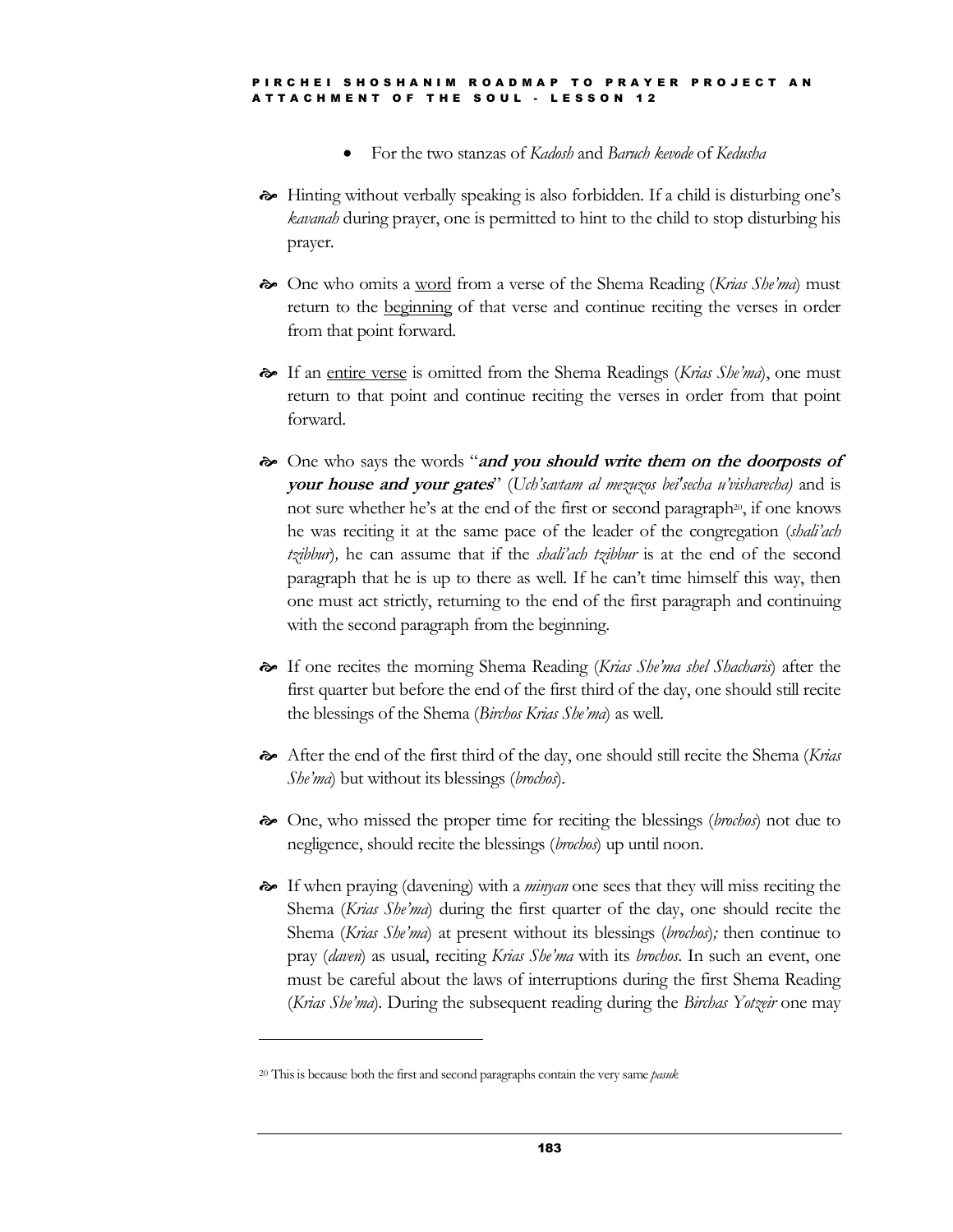interrupt for those things that may interrupt for while between the paragraphs of *Krias Sheíma* and even by the verses of *Sheíma Yisrael* and *Baruch sheim kevode malchusso etc.<sup>21</sup>*

- Furthermore, if on account of repeating *Krias Sheíma* by the Blessings of Yotzeir (*Birchas Yotzeir*) one will miss reciting *Sheímoneh Esrei* (*Tefilla*) with the congregation (*tzibbur*)*,* he may skip the Shema Reading (*Krias Sheíma*)*,* finish the Blessings of the Shema (*Birchos Krias Sheíma*) and then recite *Sheímoneh Esrei.*
- If one started *Yotzeir Ohr* and realizes that the congregation (*tzibbur*) will miss the time for reading the Shema (*Krias Sheíma*), he may go ahead to recite *Krias Sheíma* with its blessings and wait for the congregation (*tzibbur*) at the beginning of "The helper of our Forefathers" (*Ezras avoseinu*) or "With a New Song" (*Shira Chadashah*) or even after just finishing to **Hashem Elokeichem Emmes<sup>22</sup>.**
- One may interrupt *Pesukei DeíZimra* in order to recite *Krias Sheíma* in its proper time.

#### *Laws Pertaining to Women* ¦¢²© ³±«

- Women should preferably not recite the Blessings of the Shema (*Birchos Krias She'ma*) after the fourth hour of the day.
- Women are exempt from the *mitzvah* of *Krias Sheíma,* since women are generally exempt from positive Torah Commandments (*mitzvos assei*) that are time-bound.
- Nevertheless, they should continue their practice of reciting the Shema (*Krias She'ma*) as usual.
- They are not obligated even by custom (*minhag*) to be particular to recite the Shema (*Krias Sheíma*) during the first quarter of the day.
- The Blessings of the Shema (*Birchos Krias Sheíma*) are optional for women, and they may recite them voluntarily, even for those women from Sephardic descent according to some opinions

<sup>21</sup> *Sefer Ishei Yisrael* 19:28

<sup>22</sup> See *Sefer Ishei Yisrael* Perek 18 footnote 43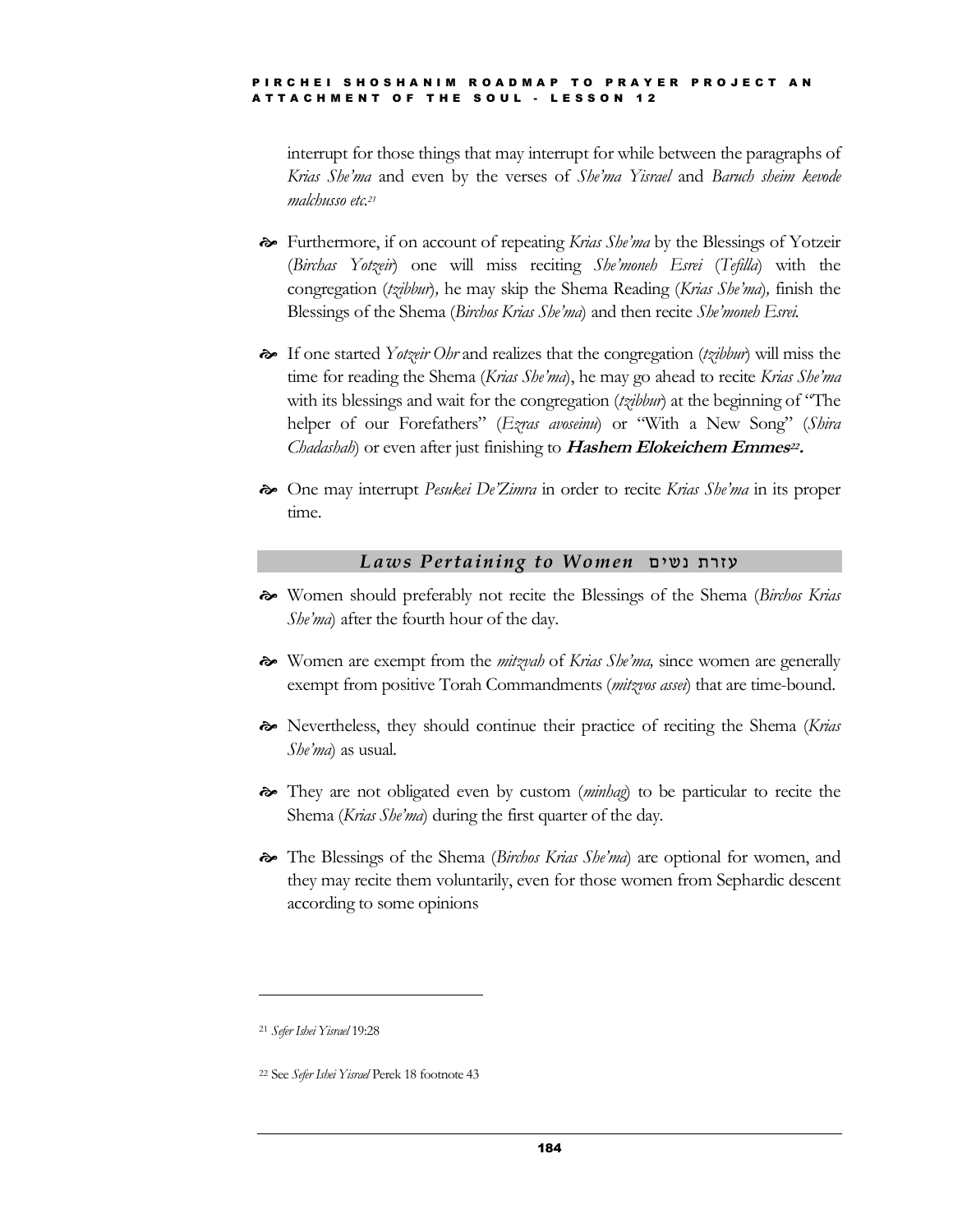According to other Sephardic opinions, women who follow the Sephardic custom should only recite the blessings by **omitting the name of Hashem** in the opening and closing of the blessings.

#### **VARIOUS LAWS (HALACHOS )FROM THE SHULCHA N ARUCH: ORACH CHAIM S IMON 61**

#### Simon 61 Se'if 23

*Mechaber:* One needs to be meticulous not to soften the pronunciation of that which should be pronounced hard, and not to harden that which should be pronounced soft. 13) He shouldnít pronounce a syllable in a way that is stationary and he shouldn't pronounce that which is stationary in the way of a syllable.

This Law (*Halacha*) is recorded by the **Rambam** in **Hilchos Krias Sheíma 2:9.**

The letters *Beis/Veis, Kaf/Chaf, Pey/Phey, Tahf/Sahf* (בבכפפתח) are examples of soft and hard pronunciations. Also some letters are sometimes *dagesh* (emphasized) to indicate that the letter should have been written and pronounced double such as the letter *nun* of *Veíshi***n***antom* which has the first *nun* with a *dagesh* and should be emphasized when reading it.

The pronunciation of the vowel *she'vah* can either be a *she'vah n'ach* (a "resting" *she'vah*) or it can be a *she'vah n'ah* (a "moving" *she'vah*). One should be careful with this as well as the **Mechaber** points out. The way one knows whether itís a *sheívah níach* or a *sheívah níah* is if it comes immediately after the following vowels:

- *Chirik malei* (*with the letter yud*) *-* ¢Ó
- *Shuruk -* â
- *Tzeireh -*
- *Cholom* **×**
- *Komatz -*Ò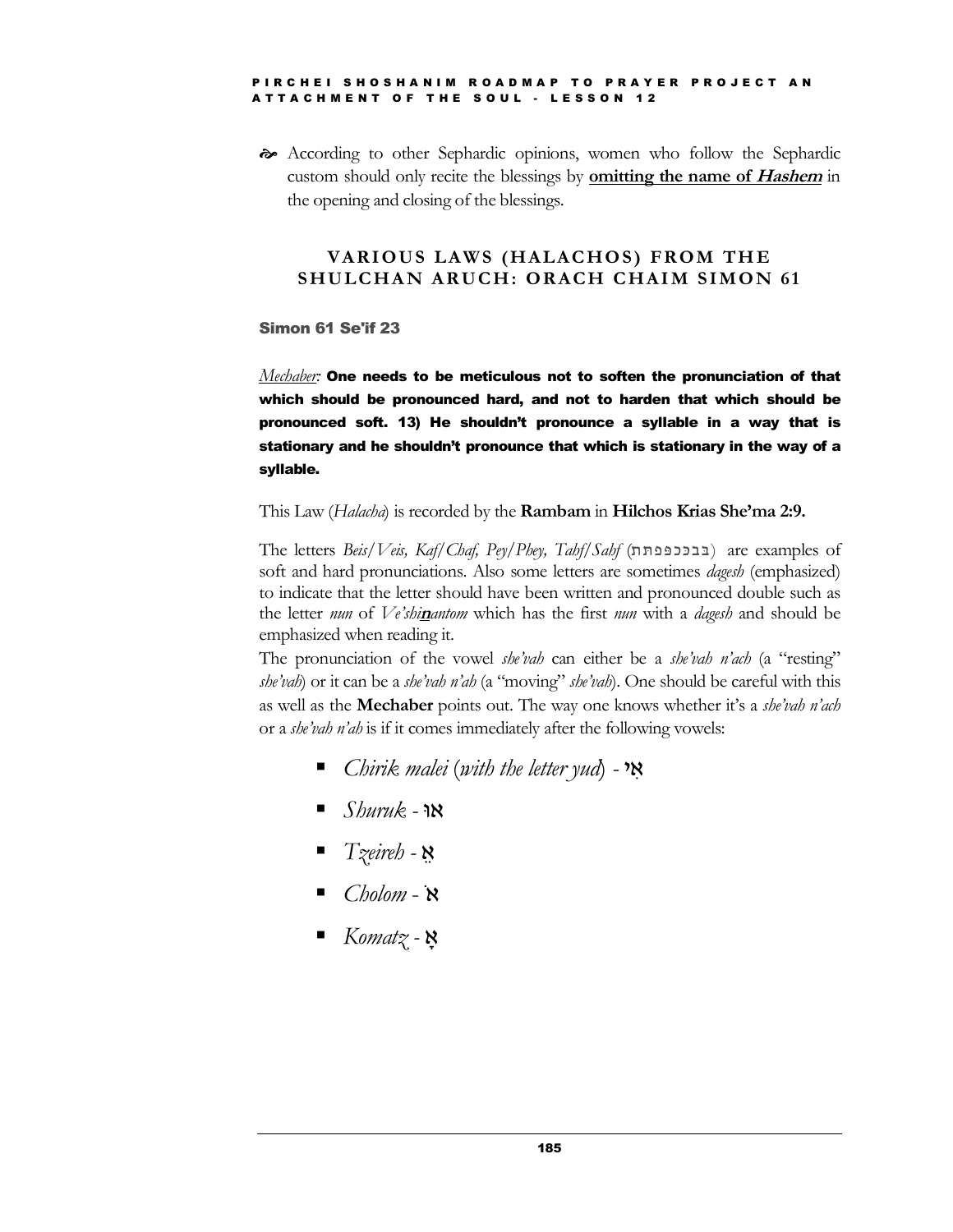These vowels are the sounds that are pronounced in the words "Pituchei Chossam" (broken down like this  $P_i$  - *Chirik yud,* tu – *Shuruk,* ch<sup>23</sup>ey – *Tzeireh,* Cho – *Cholom,* <u>ssom</u> – K*omatz*)24.

#### Simon 61 se'if 24

#### $\emph{Mechaber:}$  It is necessary to recite Krias She'ma with its trop (tune) as it is read from the Sefer Torah.

*Rama: But this is not the custom in these countries. Still, 14*) *meticulous individuals are stringent regarding this.*

The **Beis Yosef explains t**he real reason why the **Rabbeinu Yonah** says that the Shema Readings (*Krias Sheíma*) should be recited with its tune (*trop*) was in order to facilitate the proper reading and pronunciations of Shema*.* Therefore, if one can read the Shema properly without slurring words or vowels, one can read it without the *trop* as well.*..*

The **Pri Chodosh**<sup>25</sup> concludes that although this is true, it's still preferable to read it with the tune (trop) – ho'il ve'nafik mipumei de'Rabbeinu Yaakov Ba'al Haturim – (since the Tur said that this is the way to do it).

The opinion of the **Rama** is since we are not accustomed to read it with tune (*trop*)*,* it is better not to do so, since it may interfere with his ability to concentrate properly on reading the Shema (*Sheíma*)*.* Still, those who are meticulous in their performance of commandments (*mitzvos*) prefer to recite it with the tune (*trop)* and are able to concentrate like that as well<sup>26</sup>.

#### Simon 61 se'if 25

*Mechaber***:** When saying Uíkeshartom leíos al yadecha (you should bind them as a sign on your arm) one should touch the Tefillin shel Yad (of the arm) and when

<sup>25</sup> *Din* 24

<sup>26</sup> Also see Darchei Moshe

<sup>23</sup> The **ch** sound is soft as in the name Chaim

<sup>24</sup> *See DIK DUK BOOK end of Lesson 1 page 10 and beginning of Lesson 2.*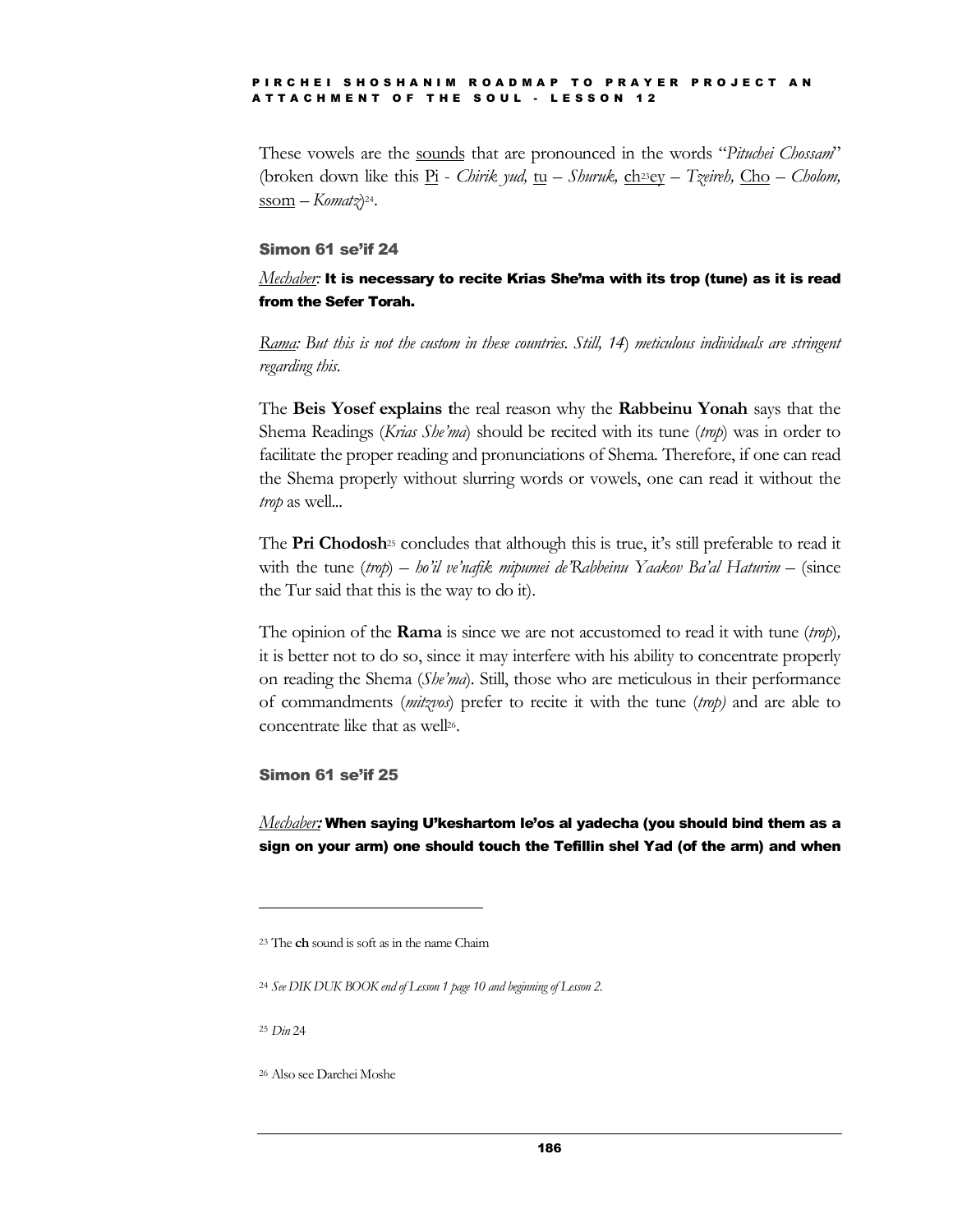#### he says Ve'hayu le'totafos bein einecha (and they shall be Tefillin between your eyes) one should touch the Tefillin on the Head (shel rosh).

The **Mishna Berura** points out that the same thing applies to the second paragraph (*parsha*) of *Sheíma* by the verse (*pasuk*) *Uíkeshartem ossam leíos al yedchem Veíhayu leítotafos* bein einechem. (and you should bind them as a sign on your arm and they should be Tefillin between *your eyes*)*.*

**Rav Shlomo Zalman Auerbach**  $\chi t$ <sup>7</sup> rules that if, when one was reading the verse (*pasuk*) **ìand you should bind them** (the *Tefillin*) **on your handî.** (*Uíkeshartom leíos al* yadecha) and he happened to have one's arms hand close to the Tefillin of the Head (*shel rosh*)*,* one should first touch the Tefillin of the Head (*shel rosh*)*,* then the Tefillin of the arm (*shel yad*) even though the usual order is as it says in the verse (*pasuk*)*;* first the Tefillin of the Arm (*shelyad*) and then the Tefillin of the Head (*shel rosh*)*.* The reason to do this is because of a rule of *Ein maíavirin al hamitzvos* (one may not pass up on a *mitzvah*). Therefore, since his hand is already near the Tefillin of the Head (*shel rosh*) he should touch that one first. If he is in public and it is possible that others will learn from him to touch the Tefillin of the Head (*shel rosh*) first, he should preferably touch the Tefillin of the Head (*shel rosh*) and then proceed to touch the Tefillin of the Arm (*shel yad*) and the Tefillin of the Head (*shel rosh*) again in the order that everyone does<sup>27</sup>.

#### Se'if 25 continued

#### *Mechaber:* When one says Uíreíissem osso (and you should see them) one should touch the two Tzitziyos that are in front of him. (*See above Simon 24 seíif 5*)

In *Simon* 24 *seíif* 4 the **Mechaber** cites the custom to look at oneís *Tzitzis* upon reaching ì**and you should see them**î (*Uíreíissem osso*) in *Krias Sheíma*, and to place them over the eyes. The **Mechaber** praises this custom (*minhag*) and that it show our love for *Mitzvos*. The **Rama** adds that some people have the custom (*minhag*) of kissing the *Tzitzis* when they look at them. He comments that this is all done to show our love for the *Mitzvos.*

When one says "and you should see them" (*U're'issem osso*) one should touch his front two *tzitziyos* and look at them28. This Law (*Halacha*) is mentioned in *Simon 24*

<sup>27</sup> Ibid. 11 and footnote 17

<sup>28</sup> Shulchan Aruch Harav *seíif 24*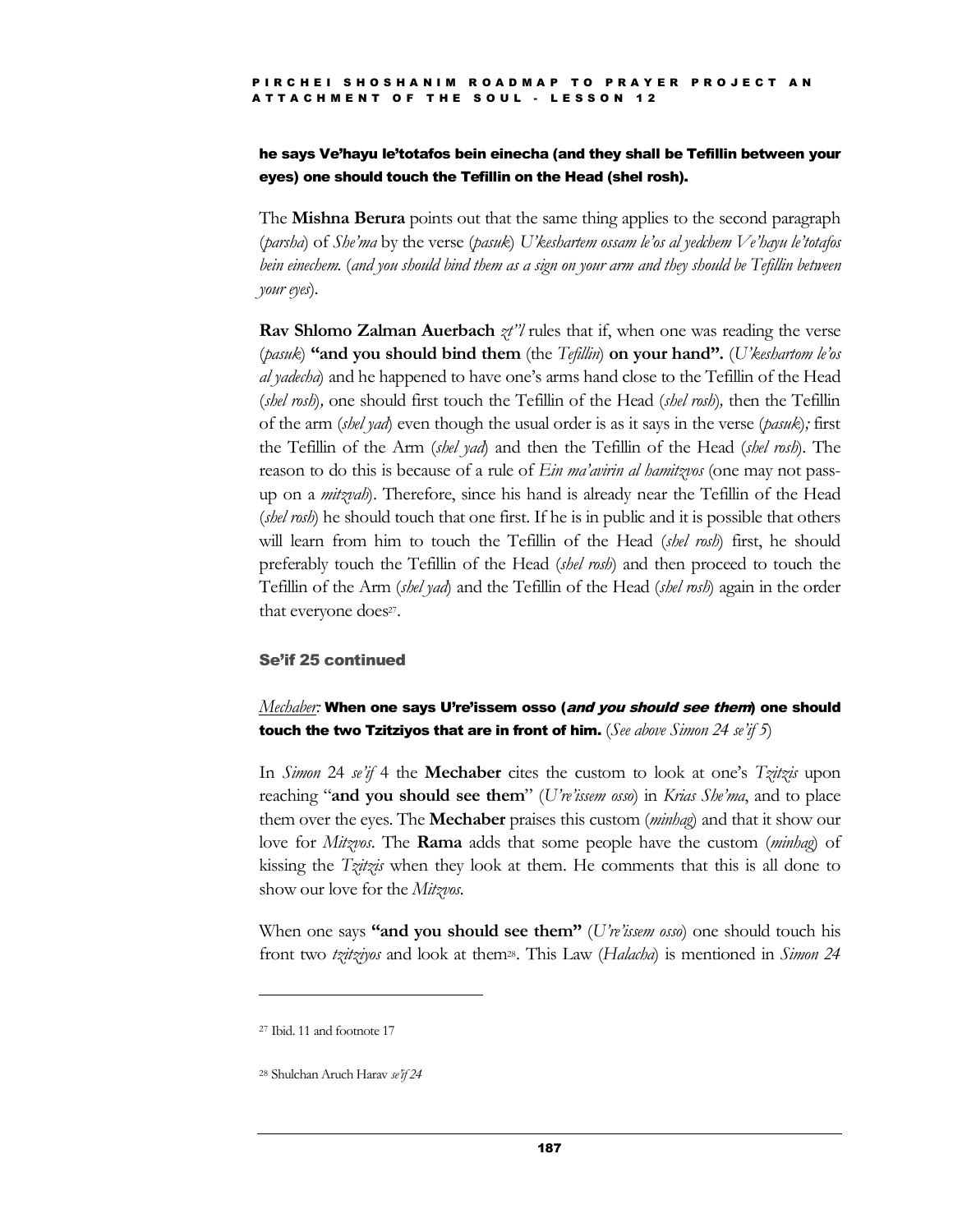*seíif 5,* that one should look at the two front *tzitziyos* which have a total of 10 knots, corresponding to the Ten Attributes in the *Kabalistic Sefiros.* Together with the 16 strings, it totals 26 which is the *Gematria* (numerical value) of the Name *Hashem;* the Tetragrammaton (spelled *Yud Keyh Vav Keyh*)*.*

The prevalent custom is to kiss all four *tzitziyos* during the recital of the last paragraph of *Krias Sheíma*.

One should hold all four *Tzitziyos* in his left Hand between the fourth and the last finger during the entire reciting of Shema. Upon reaching the final paragraph of Shema, one should grasp the ends of the *Tzitzis* with one's right hand. Some kiss the *Tzitzis* when reciting the words *Tzitzis* in *Krias Sheíma.* Others just hold them and gaze at them when reciting the words *uíreíissem osso.* After finishing the third paragraph of Shema, one releases the *Tzitzis* from his left hand and continues to hold them by the right hand. They are then released completely by the words *neíemanim veínechmadim loíad,* as indicated in the Prayer books (*Siddurim*).

#### $Summary$  סיכום

- **Do not interrupt** *Sheíma Yisrael* and the verse of *Baruch Sheim Kevode Malchusso.*
- **Do not interrupt** *in* the middle of the closing of a blessing.
- **Do not interrupt** by hinting during *Krias Sheíma* or *Sheímoneh Esrei.* Itís forbidden unless necessary for *Kavanah*/concentration
- **Omitted a single word of Shema** return to the beginning of that verse and continue reciting the verses in order
- **Omitted a verse of Shema** return to that point and continue reciting the verses in order from that point forward
- **Not sure whether one is at the end of the first or second paragraph<sup>29</sup> of Shema**

If one is keeping pace with the leader of the congregation; assume being at the same place. If not keeping pace; return to the <u>first</u> paragraph.

 **When reciting the Morning Krias Sheíma after the first quarter but before the end of a third of the day** - recite *Krias Sheíma* with the blessings.

<sup>29</sup> Thisis because both the first and second paragraphs contain the very same *pasuk*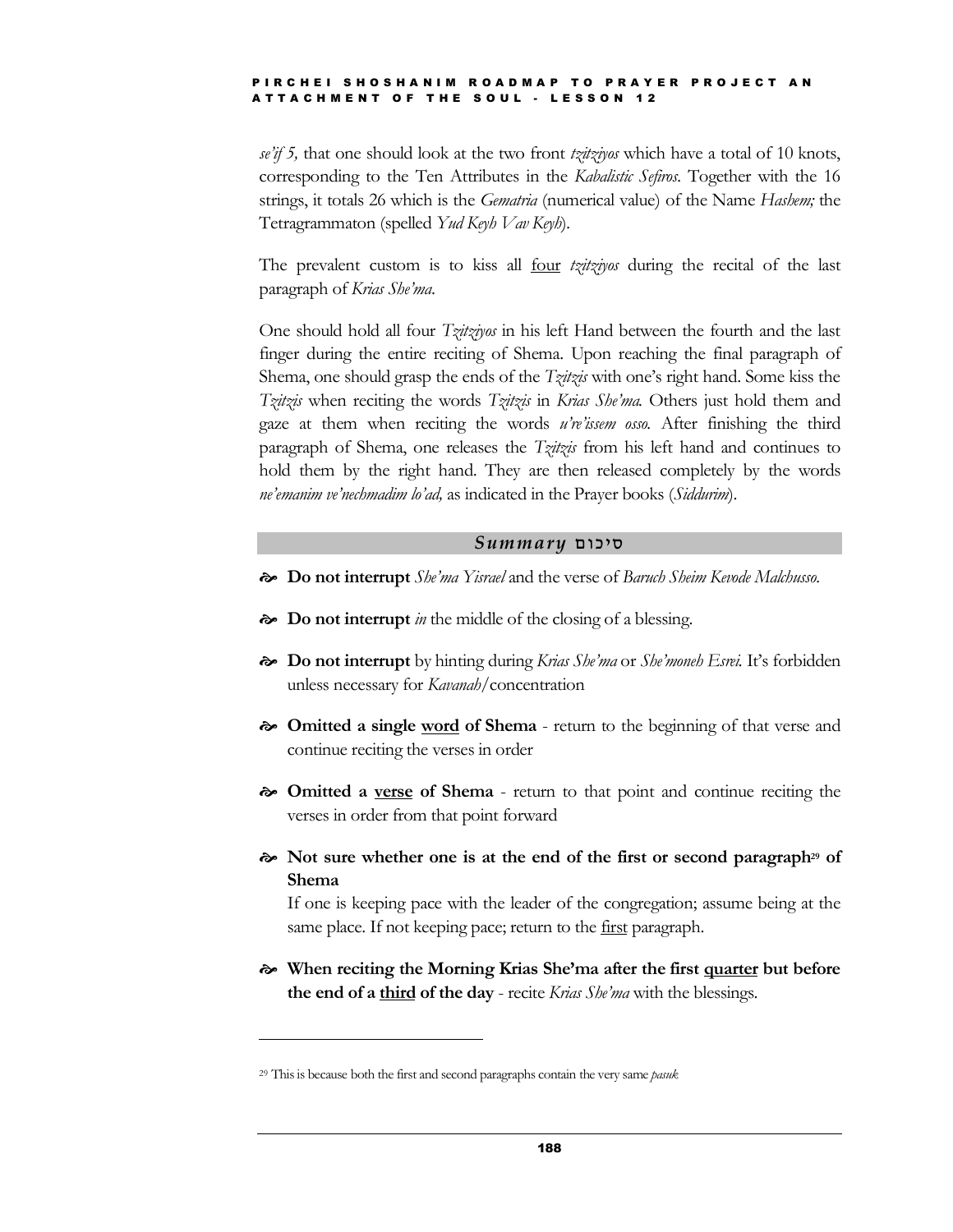- **When one did not recite it by first third of the day** recite the Shema without the blessings (*brochos*)*.*
- **When it was not recited by first third of the day; When not out of negligence** - recite it with the blessings (*brochos*) up until noon.
- **One may interrupt Pesukei DeíZimra in order to recite Krias Sheíma in its proper time.** It is then recited again later with its blessings.
- **Laws of interrupting Krias Sheíma** apply only to Shema Readings that are recited for the *mitzvah* obligation*.*
- **During the Blessings of the Shema Readings** one should skip a non obligatory Shema reading, reciting just the Blessings, to recite *Sheímoneh Esrei* **with a minyan or on time.**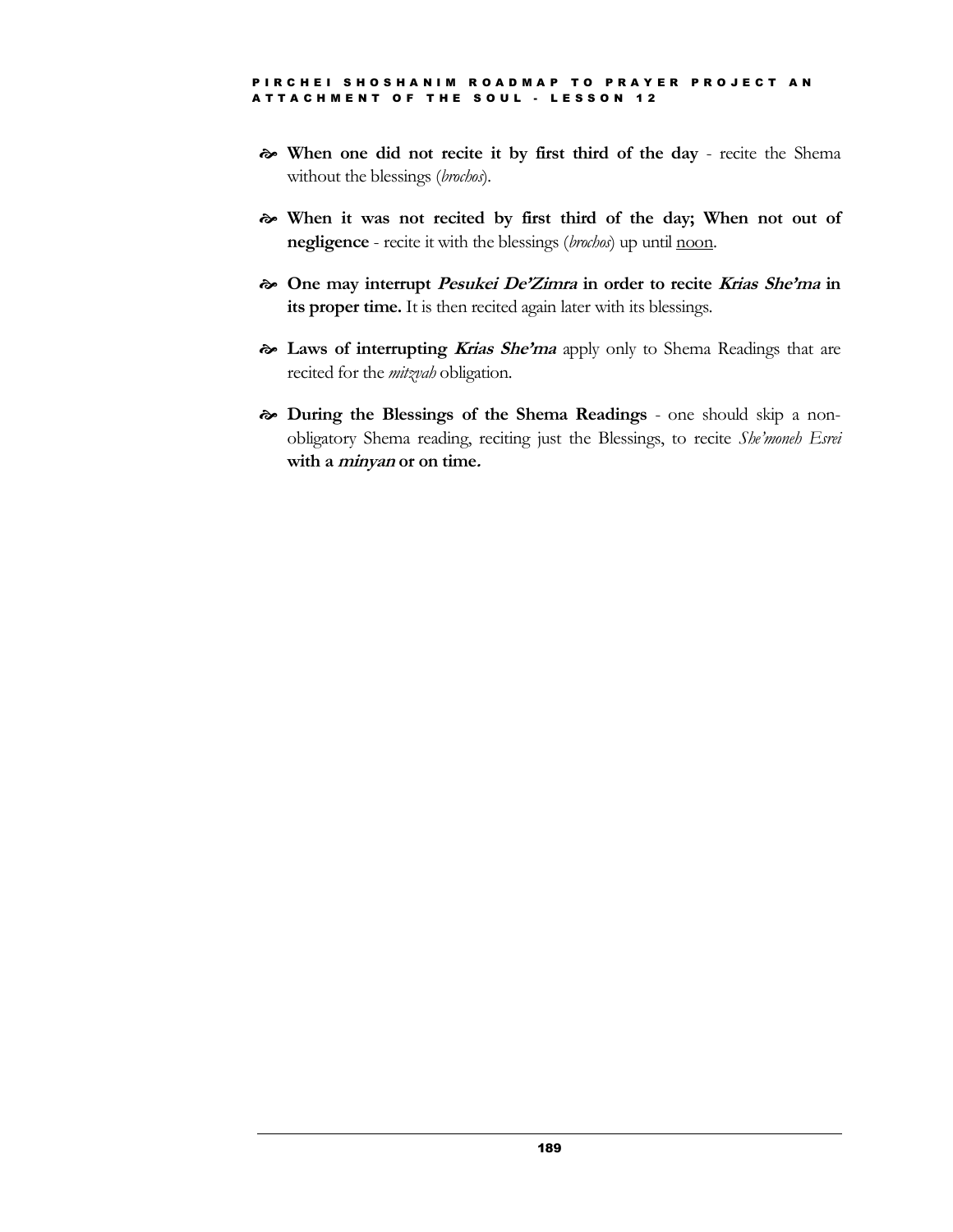## Questions:

- 1. What two daily customs are based on the verse *Sheíva bayome hillalticha* (Seven times a day I praise you)?
- 2. How many times a day and when are we obligated to recite *Krias Sheíma?*
- 3. According to the *Yerushalmi* as explained by the *Sefer Chareidim*, what two points is the *Yerushalmi* making regarding the *brochos* associated with *Krias Sheíma?*
- 4. How does the Rashba explain the *Yerushalmi?*
- 5. What is the latest time for *Krias Sheíma* in the morning?
- 6. What is the latest time for the Morning Prayer (*Shacharis*) in the morning?
- 7. How is a *Halachic hour* (*Shaía zemani*) determined (the general concept)?
- 8. What two intents (*kavanos*) are necessary when reciting the first verse of *Krias Sheíma?*
- 9. Explain why women are essentially exempted from the *Mitzvos* of *Krias Sheíma?*
- 10. What is the custom amongst women with regard to *Krias Sheíma* in the morning?
- 11. How does the *Beis Yosef* explain (in the name of *Rabbeinu Yonah*) the reason it is preferred to recite *Krias She'ma* with its tune trop?
- 12. What is the *Ramaís* comment on the above-mentioned custom?